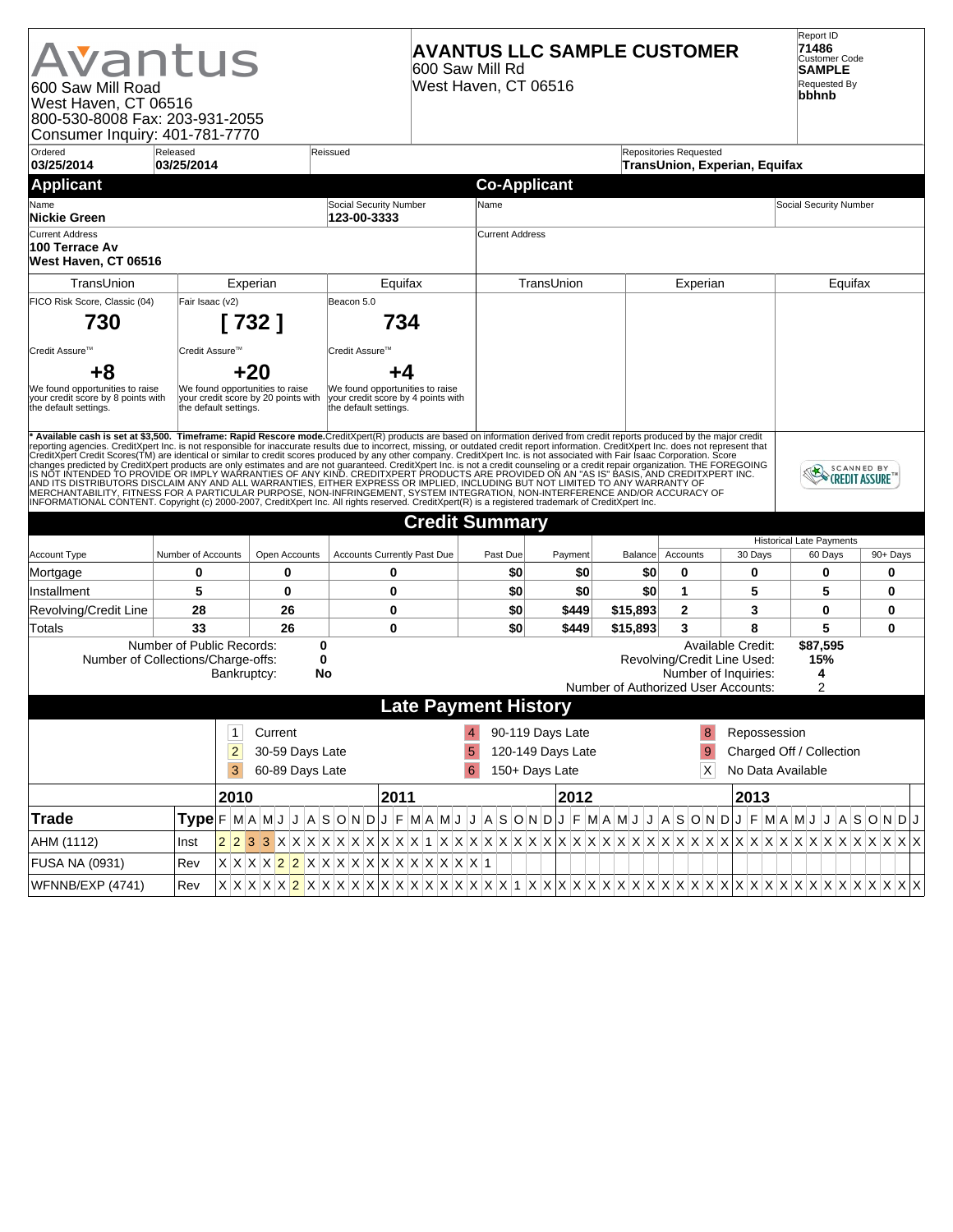|                                                                  |                                                                                                                                                                                                                                                                                                                                                                                            |                            |                                                        |                       |                                         | Merge(3)               |                     |                                    |                        |                            |                                      |                                                                               | Page 1 of 8           |
|------------------------------------------------------------------|--------------------------------------------------------------------------------------------------------------------------------------------------------------------------------------------------------------------------------------------------------------------------------------------------------------------------------------------------------------------------------------------|----------------------------|--------------------------------------------------------|-----------------------|-----------------------------------------|------------------------|---------------------|------------------------------------|------------------------|----------------------------|--------------------------------------|-------------------------------------------------------------------------------|-----------------------|
| 600 Saw Mill Road<br>West Haven, CT 06516                        | Avantus<br>800-530-8008 Fax: 203-931-2055<br>Consumer Inquiry: 401-781-7770                                                                                                                                                                                                                                                                                                                |                            |                                                        |                       | 600 Saw Mill Rd<br>West Haven, CT 06516 |                        |                     | <b>AVANTUS LLC SAMPLE CUSTOMER</b> |                        |                            |                                      | Report ID<br>71486<br>Customer Code<br><b>SAMPLE</b><br>Requested By<br>bbhnb |                       |
| Ordered                                                          | Released                                                                                                                                                                                                                                                                                                                                                                                   |                            | Reissued                                               |                       |                                         |                        |                     |                                    | Repositories Requested |                            |                                      |                                                                               |                       |
| 03/25/2014                                                       | 03/25/2014                                                                                                                                                                                                                                                                                                                                                                                 |                            |                                                        |                       |                                         |                        |                     |                                    |                        |                            | <b>TransUnion, Experian, Equifax</b> |                                                                               |                       |
| <b>Applicant</b>                                                 |                                                                                                                                                                                                                                                                                                                                                                                            |                            |                                                        |                       |                                         |                        | <b>Co-Applicant</b> |                                    |                        |                            |                                      |                                                                               |                       |
| Name<br><b>Nickie Green</b>                                      | 123-00-3333                                                                                                                                                                                                                                                                                                                                                                                | Social Security Number DOB |                                                        | <b>Marital Status</b> |                                         | Name                   |                     |                                    |                        | Social Security Number DOB |                                      |                                                                               | <b>Marital Status</b> |
| <b>Current Address</b><br>100 Terrace Av<br>West Haven, CT 06516 |                                                                                                                                                                                                                                                                                                                                                                                            | Former Address             |                                                        |                       |                                         | <b>Current Address</b> |                     |                                    |                        |                            | Former Address                       |                                                                               |                       |
|                                                                  |                                                                                                                                                                                                                                                                                                                                                                                            |                            |                                                        |                       | <b>Repository Files</b>                 |                        |                     |                                    |                        |                            |                                      |                                                                               |                       |
| Name                                                             |                                                                                                                                                                                                                                                                                                                                                                                            | Social Security Number     |                                                        |                       | Repository                              |                        | Score(s)            |                                    |                        | Pulled                     |                                      |                                                                               | File ID               |
| Nickie C. Green                                                  |                                                                                                                                                                                                                                                                                                                                                                                            | 123-00-3333                |                                                        |                       | <b>TransUnion</b>                       |                        | 730                 |                                    |                        | 01/20/2014                 |                                      |                                                                               | TUC-A1                |
| Nickie C. Green                                                  |                                                                                                                                                                                                                                                                                                                                                                                            | 123-00-3333                |                                                        |                       | <b>Experian</b>                         |                        | [732]               |                                    |                        | 01/20/2014                 |                                      |                                                                               | EXP-A1                |
| Nickie C. Green                                                  |                                                                                                                                                                                                                                                                                                                                                                                            | 123-00-3333                |                                                        |                       | Equifax                                 |                        | 734                 |                                    |                        | 01/20/2014                 |                                      |                                                                               | EQX-A1                |
|                                                                  |                                                                                                                                                                                                                                                                                                                                                                                            |                            |                                                        |                       | <b>Credit Score Information</b>         |                        |                     |                                    |                        |                            |                                      |                                                                               |                       |
| Score                                                            | Name<br>Nickie C. Green                                                                                                                                                                                                                                                                                                                                                                    |                            | Repository<br>TransUnion FICO Risk Score, Classic (04) | Model                 |                                         |                        |                     | Developed By<br><b>Fair Isaac</b>  | Range                  | 250-900                    | Calculated<br>01/20/2014             |                                                                               | Reported On<br>TUC-A1 |
| 730                                                              | Factors (018, 030, 012, 010)<br>• Number of accounts with delinguency<br>• Time since most recent account opening is too short<br>• Length of time revolving accounts have been established<br>• Proportion of balances to credit limits is too high on bank revolving or other revolving accounts<br>. Score value was adversely affected by credit inquiries present in the credit file. |                            |                                                        |                       |                                         |                        |                     |                                    |                        |                            |                                      |                                                                               |                       |
| Score                                                            | Name<br>Nickie C. Green                                                                                                                                                                                                                                                                                                                                                                    |                            | Repository<br><b>Experian</b>                          | Model                 | Fair Isaac (v2)                         |                        |                     | Developed By<br><b>Fair Isaac</b>  | Range                  | 300-850                    | Calculated<br>01/20/2014             |                                                                               | Reported On<br>EXP-A1 |
| 732 ]                                                            | Factors (18, 10, 08, 05)<br>• Number of accounts delinguent.<br>. Proportion of balance to high credit on bank revolving or all revolving accounts.<br>• Number of recent inquiries.<br>. Number of accounts with balances.                                                                                                                                                                |                            |                                                        |                       |                                         |                        |                     |                                    |                        |                            |                                      |                                                                               |                       |
| Score                                                            | Name<br>Nickie C. Green                                                                                                                                                                                                                                                                                                                                                                    |                            | Repository<br>Equifax                                  | Model                 | Beacon 5.0                              |                        |                     | Developed By<br><b>Fair Isaac</b>  | Range                  | 300-850                    | Calculated<br>01/20/2014             |                                                                               | Reported On<br>EQX-A1 |
| 734                                                              | Factors (30, 18, 23, 5)<br>• Time since most recent account opening is too short<br>• Number of accounts with delinquency<br>• Number of bank or national revolving accounts with balances<br>• Too many accounts with balances<br>. Score value was adversely affected by credit inquiries present in the credit file.                                                                    |                            |                                                        |                       |                                         |                        |                     |                                    |                        |                            |                                      |                                                                               |                       |

### **Credit History**

| Summary                                                      |                               |                               |                                 |                                          |                               |                                                            |                        |                 |                  |                     |
|--------------------------------------------------------------|-------------------------------|-------------------------------|---------------------------------|------------------------------------------|-------------------------------|------------------------------------------------------------|------------------------|-----------------|------------------|---------------------|
| Number of Accounts<br>33                                     |                               | Number of Open Accounts<br>26 |                                 |                                          | Number of Delinquent Accounts | High Credit<br><b>Credit Limit</b><br>\$74,682<br>\$89,200 |                        | Past Due<br>\$0 | Payment<br>\$449 | Balance<br>\$15,893 |
| <b>CHASE</b>                                                 | <b>ECOA</b><br>Individual     | Opened<br>10/2013             | <b>Last Activity</b><br>12/2013 | Closed                                   | Reported<br>12/2013A          | Credit Limit                                               | High Credit<br>\$5,499 |                 |                  |                     |
| 201 N Walnut Street<br>Mailstop D<br>Wilmington, DE<br>19801 | Account Type<br>∣Open         | Collateral                    | Terms                           | Reported On<br>EQX-A1. TUC-A1.<br>EXP-A1 |                               | Manner of Payment<br>Current (O01)                         |                        |                 |                  |                     |
| 800-955-9900<br>Account Number                               | Months Reviewed               | 30-59 Days Late<br>0 Times    |                                 | 60-89 Days Late<br>0 Times               |                               | 90-119 Days Late<br>0 Times                                |                        | Past Due<br>\$0 | Payment<br>\$107 | Balance<br>\$5,379  |
| 5258313135432079                                             |                               | 120-149 Days Late<br>0 Times  |                                 | 150+ Days Late<br>0 Times                |                               |                                                            |                        |                 |                  |                     |
|                                                              | Comment<br><b>CREDIT CARD</b> |                               |                                 |                                          |                               |                                                            |                        |                 |                  |                     |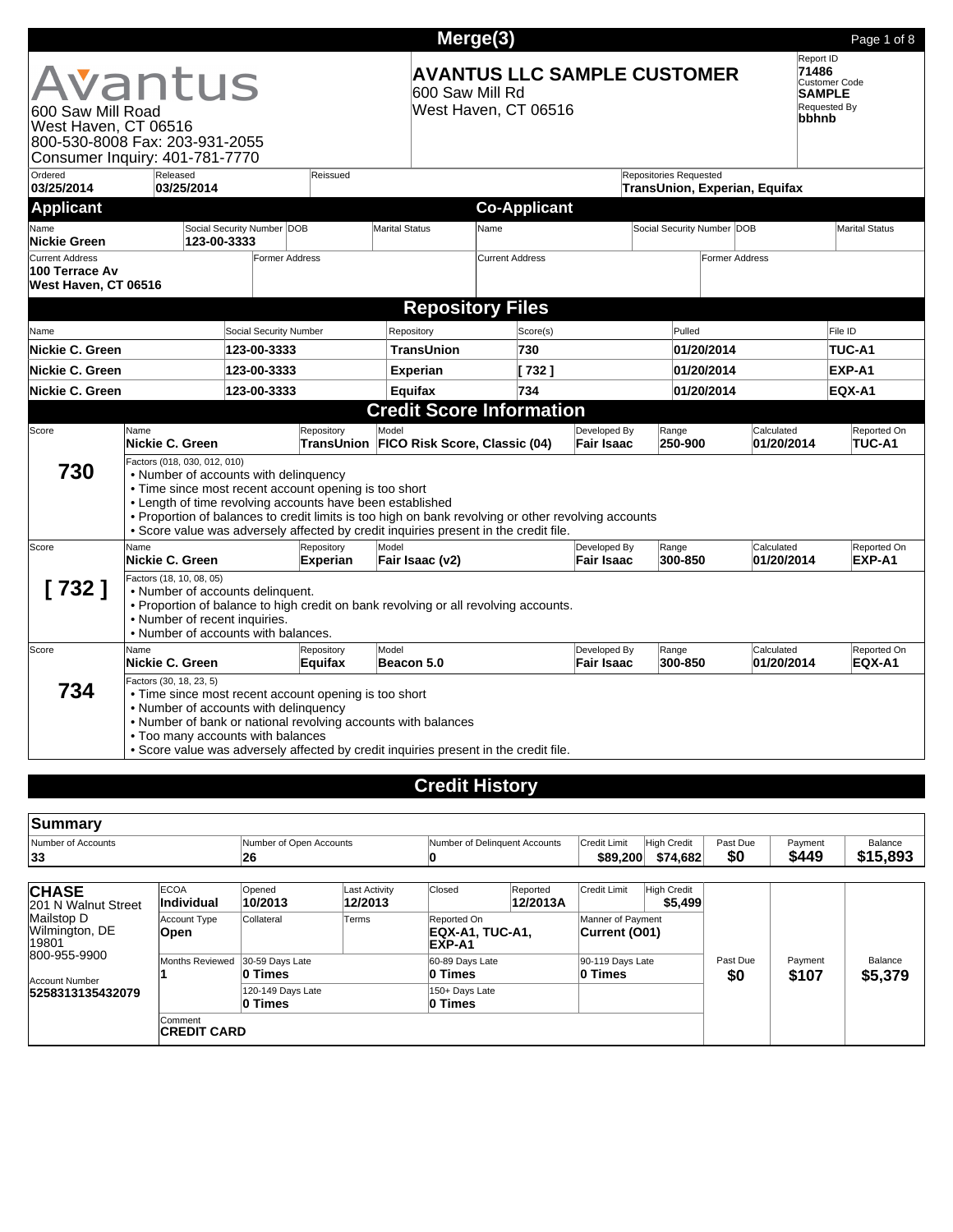|                                                  |                                         |                                |                                 | Merge(3)                                        |                      |                                                |                                |                 |                         | Page 2 of 8        |
|--------------------------------------------------|-----------------------------------------|--------------------------------|---------------------------------|-------------------------------------------------|----------------------|------------------------------------------------|--------------------------------|-----------------|-------------------------|--------------------|
| Applicant<br><b>Nickie Green</b>                 |                                         | Applicant's SSN<br>123-00-3333 | Co-Applicant                    |                                                 |                      | Co-Applicant's SSN Loan Number                 |                                |                 |                         | Report ID<br>71486 |
|                                                  |                                         |                                |                                 | <b>Credit History (continued)</b>               |                      |                                                |                                |                 |                         |                    |
| <b>AMEX</b><br><b>Box 7871</b>                   | <b>ECOA</b><br>Individual               | Opened<br>05/2009              | <b>Last Activity</b><br>11/2013 | Closed                                          | Reported<br>11/2013A | Credit Limit                                   | <b>High Credit</b><br>\$14,500 |                 |                         |                    |
| Fort Lauderdale, FL<br>33329                     | Account Type<br>Revolving               | Collateral                     | Terms                           | Reported On<br><b>EQX-A1, TUC-A1,</b><br>EXP-A1 |                      | Manner of Payment<br>Current (R01)             |                                |                 |                         |                    |
| <b>Account Number</b><br>-186581359125413993     | Months Reviewed                         | 30-59 Days Late<br>0 Times     |                                 | 60-89 Days Late<br>0 Times                      |                      | 90-119 Days Late<br>0 Times                    |                                | Past Due<br>\$0 | Payment (Est.)<br>\$252 | Balance<br>\$5,034 |
|                                                  |                                         | 120-149 Days Late<br>0 Times   |                                 | 150+ Days Late<br>0 Times                       |                      |                                                |                                |                 |                         |                    |
|                                                  | Comment<br><b>CREDIT CARD</b>           |                                |                                 |                                                 |                      |                                                |                                |                 |                         |                    |
| <b>BOA MBNA</b>                                  | <b>ECOA</b>                             | Opened                         | <b>Last Activity</b>            | Closed                                          | Reported             | Credit Limit                                   | <b>High Credit</b>             |                 |                         |                    |
| 400 Christiana Rd                                | Individual                              | 12/2012                        | 12/2013                         |                                                 | 12/2013A             | \$6,000                                        |                                |                 |                         |                    |
| Newark, DE 19713                                 | Account Type<br>Revolving               | Collateral                     | Terms                           | Reported On<br><b>EQX-A1, TUC-A1,</b><br>EXP-A1 |                      | Manner of Payment<br>Current (R01)             |                                |                 |                         |                    |
| <b>Account Number</b><br>4681                    | Months Reviewed<br>12                   | 30-59 Days Late<br>0 Times     |                                 | 60-89 Days Late<br>0 Times                      |                      | 90-119 Days Late<br>0 Times                    |                                | Past Due<br>\$0 | Payment<br>\$15         | Balance<br>\$2,969 |
|                                                  |                                         | 120-149 Days Late<br>0 Times   |                                 | 150+ Days Late<br>0 Times                       |                      |                                                |                                |                 |                         |                    |
|                                                  | Comment<br><b>CREDIT CARD</b>           |                                |                                 |                                                 |                      |                                                |                                |                 |                         |                    |
| <b>BK OF AMER</b>                                | <b>ECOA</b>                             | Opened                         | <b>Last Activity</b>            | Closed                                          | Reported             | Credit Limit                                   | <b>High Credit</b>             |                 |                         |                    |
| P.O. Box 7047<br>Dover, DE 19903<br>800-759-6262 | Individual<br>Account Type<br>Revolving | 02/2012<br>Collateral          | 12/2013<br>Terms                | Reported On<br><b>EQX-A1, TUC-A1,</b>           | 12/2013A             | \$11,000<br>Manner of Payment<br>Current (R01) |                                |                 |                         |                    |
| <b>Account Number</b><br>599971422963            | Months Reviewed<br>21                   | 30-59 Days Late<br>0 Times     |                                 | EXP-A1<br>60-89 Days Late<br>0 Times            |                      | 90-119 Days Late<br>0 Times                    |                                | Past Due<br>\$0 | Payment<br>\$25         | Balance<br>\$1,377 |
|                                                  |                                         | 120-149 Days Late<br>0 Times   |                                 | 150+ Days Late<br>0 Times                       |                      |                                                |                                |                 |                         |                    |
|                                                  | Comment<br><b>CREDIT CARD</b>           |                                |                                 |                                                 |                      |                                                |                                |                 |                         |                    |
| <b>GEMB/WALM</b>                                 | <b>ECOA</b><br>Individual               | Opened<br>12/2007              | <b>Last Activity</b><br>12/2013 | Closed                                          | Reported<br>12/2013A | Credit Limit<br>\$3,600                        | <b>High Credit</b>             |                 |                         |                    |
| P.O. Box 103027<br>Roswell, GA 30076             | Account Type<br><b>Revolving</b>        | Collateral                     | Terms                           | Reported On<br>EQX-A1, TUC-A1,<br>EXP-A1        |                      | Manner of Payment<br>Current (R01)             |                                |                 |                         |                    |
| <b>Account Number</b><br>714331456132            | Months Reviewed 30-59 Days Late<br>72   | 0 Times                        |                                 | 60-89 Days Late<br>0 Times                      |                      | 90-119 Days Late<br>0 Times                    |                                | Past Due<br>\$0 | Payment<br>\$35         | Balance<br>\$832   |
|                                                  |                                         | 120-149 Days Late<br>0 Times   |                                 | 150+ Days Late<br>0 Times                       |                      |                                                |                                |                 |                         |                    |
|                                                  | Comment<br><b>CHARGE</b>                |                                |                                 |                                                 |                      |                                                |                                |                 |                         |                    |
|                                                  | <b>ECOA</b>                             | Opened                         | <b>Last Activity</b>            | Closed                                          | Reported             | Credit Limit                                   | <b>High Credit</b>             |                 |                         |                    |
| <b>CAP 1 BANK</b><br>PO Box 85015                | Individual                              | 03/2011                        | 12/2013                         |                                                 | 12/2013A             |                                                | \$1,049                        |                 |                         |                    |
| Richmond, VA 23285                               | Account Type<br>Revolving               | Collateral                     | Terms                           | Reported On<br><b>EQX-A1, TUC-A1,</b><br>EXP-A1 |                      | Manner of Payment<br>Current (R01)             |                                |                 |                         |                    |
| <b>Account Number</b><br>628916340666            | Months Reviewed<br>33                   | 30-59 Days Late<br>0 Times     |                                 | 60-89 Days Late<br>0 Times                      |                      | 90-119 Days Late<br>0 Times                    |                                | Past Due<br>\$0 | Payment<br>\$15         | Balance<br>\$302   |
|                                                  |                                         | 120-149 Days Late<br>0 Times   |                                 | 150+ Days Late<br>0 Times                       |                      |                                                |                                |                 |                         |                    |
|                                                  | Comment<br><b>CREDIT CARD</b>           |                                |                                 |                                                 |                      |                                                |                                |                 |                         |                    |
|                                                  |                                         |                                |                                 |                                                 |                      |                                                |                                |                 |                         |                    |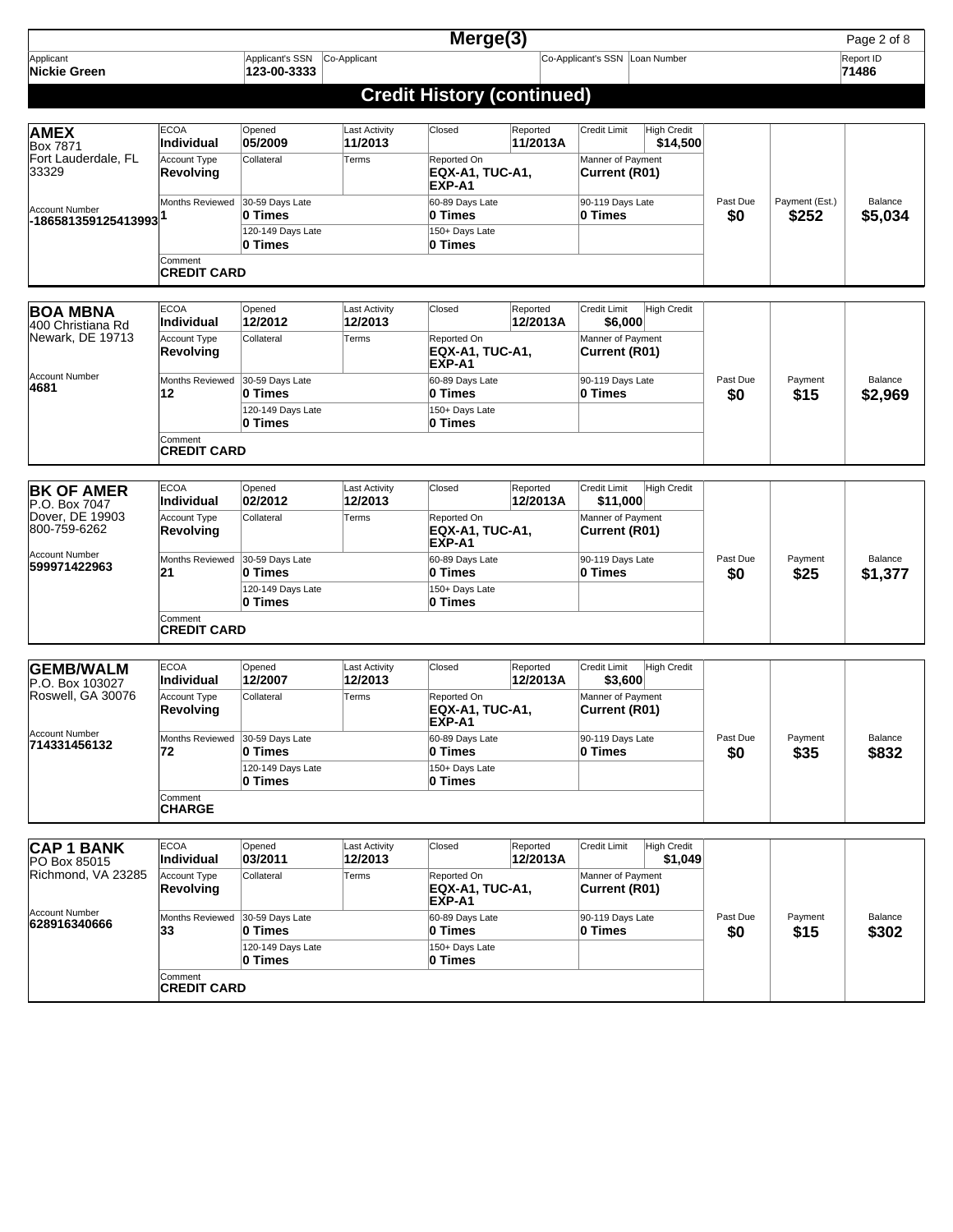|                                                           |                                          |                                                                              |                                          | Merge(3)                                                                        |                                                          |                                    |                               |                 |                  | Page 3 of 8        |
|-----------------------------------------------------------|------------------------------------------|------------------------------------------------------------------------------|------------------------------------------|---------------------------------------------------------------------------------|----------------------------------------------------------|------------------------------------|-------------------------------|-----------------|------------------|--------------------|
| Applicant<br><b>Nickie Green</b>                          |                                          | Applicant's SSN<br>123-00-3333                                               | Co-Applicant                             |                                                                                 |                                                          | Co-Applicant's SSN Loan Number     |                               |                 |                  | Report ID<br>71486 |
|                                                           |                                          |                                                                              |                                          | <b>Credit History (continued)</b>                                               |                                                          |                                    |                               |                 |                  |                    |
| <b>AHM</b><br>600 Saw Mill Rd                             | <b>ECOA</b><br><b>Individual</b>         | Opened<br>07/2009                                                            | <b>Last Activity</b><br>06/2010          | Closed                                                                          | Reported<br>04/2011A                                     | <b>Credit Limit</b>                | <b>High Credit</b><br>\$5,182 |                 |                  | *                  |
| West Haven, CT<br>06516<br>203-931-2000<br>Account Number | Account Type<br><b>Installment</b>       | Collateral                                                                   | Terms                                    | Reported On<br><b>EQX-A1,</b><br>TUC-A1,<br>EXP-A1                              | Maximum<br>Delinquency<br>05/2010.<br>60-89<br>Days Late | Manner of Payment<br>Current (101) |                               |                 |                  |                    |
| 2210-75105931112                                          | Months Reviewed<br>21                    | 30-59 Days Late<br>5 Times<br>03/2010, 02/2010, 01/2010,<br>11/2009, 09/2009 |                                          | 60-89 Days Late<br>5 Times<br>05/2010, 04/2010,<br>12/2009, 10/2009,<br>08/2009 |                                                          | 90-119 Days Late<br>0 Times        |                               | Past Due<br>\$0 | Payment<br>\$128 | Balance<br>\$0     |
|                                                           |                                          | 120-149 Days Late<br>0 Times                                                 |                                          | 150+ Days Late<br>0 Times                                                       |                                                          |                                    |                               |                 |                  |                    |
| <b>BOA MBNA</b><br>400 Christiana Rd<br>Newark. DE 19713  | <b>ECOA</b><br><b>Authorized</b><br>User | Opened<br>08/2006                                                            | <b>Last Activity</b><br>11/2013          | Closed                                                                          | Reported<br>11/2013A                                     | <b>Credit Limit</b><br>\$18,400    | <b>High Credit</b>            |                 |                  |                    |
| Account Number                                            | Account Type<br>Revolving                | Collateral                                                                   | Terms                                    | Reported On<br><b>EQX-A1, TUC-A1,</b><br>EXP-A1                                 |                                                          | Manner of Payment<br>Current (R01) |                               |                 |                  |                    |
| 7134                                                      | <b>Months Reviewed</b><br>29             | 30-59 Days Late<br>0 Times<br>120-149 Days Late<br>0 Times                   |                                          | 60-89 Days Late<br>0 Times<br>150+ Days Late<br>0 Times                         |                                                          | 90-119 Days Late<br>0 Times        |                               | Past Due<br>\$0 | Payment          | Balance<br>\$0     |
|                                                           | Comment<br>CREDIT CARD                   |                                                                              |                                          |                                                                                 |                                                          |                                    |                               |                 |                  |                    |
|                                                           | <b>ECOA</b>                              |                                                                              |                                          | Closed                                                                          | Reported                                                 | <b>Credit Limit</b>                | <b>High Credit</b>            |                 |                  |                    |
| <b>CITI</b><br>P.O. Box 6500<br>Sioux Falls, SD           | <b>Individual</b><br><b>Account Type</b> | Opened<br>04/2011<br>Collateral                                              | <b>Last Activity</b><br>11/2013<br>Terms | Reported On                                                                     | 12/2013A                                                 | \$9,900<br>Manner of Payment       |                               |                 |                  |                    |
| 57117                                                     | Revolving                                |                                                                              |                                          | <b>EQX-A1, TUC-A1,</b><br>EXP-A1                                                |                                                          | Current (R01)                      |                               |                 |                  |                    |
| Account Number<br>653529182340                            | Months Reviewed<br>31                    | 30-59 Days Late<br>0 Times                                                   |                                          | 60-89 Days Late<br>0 Times                                                      |                                                          | 90-119 Days Late<br>0 Times        |                               | Past Due<br>\$0 | Payment          | Balance<br>\$0     |
|                                                           |                                          | 120-149 Days Late<br>0 Times                                                 |                                          | 150+ Days Late<br>0 Times                                                       |                                                          |                                    |                               |                 |                  |                    |
|                                                           | Comment<br>CREDIT CARD                   |                                                                              |                                          |                                                                                 |                                                          |                                    |                               |                 |                  |                    |
| <b>CONSECO</b>                                            | <b>ECOA</b><br>Individual                | Opened<br>07/2007                                                            | <b>Last Activity</b><br>08/2008          | Paid<br>07/2008                                                                 | Reported<br>08/2008A                                     | <b>Credit Limit</b>                | <b>High Credit</b>            |                 |                  |                    |
|                                                           | Account Type                             | Collateral                                                                   | Terms                                    | Reported On                                                                     |                                                          | \$9,000<br>Manner of Payment       | \$9,010                       |                 |                  |                    |
| Account Number<br>818561121133                            | Revolving<br>Months Reviewed             | <b>Charge Account</b><br>30-59 Days Late                                     |                                          | TUC-A1, EXP-A1<br>60-89 Days Late                                               |                                                          | Current (R01)<br>90-119 Days Late  |                               | Past Due        | Payment          | Balance            |
|                                                           | 13                                       | 0 Times<br>120-149 Days Late                                                 |                                          | 0 Times<br>150+ Days Late                                                       |                                                          | 0 Times                            |                               | \$0             |                  | \$0                |
|                                                           | Comment                                  | 0 Times                                                                      |                                          | 0 Times                                                                         |                                                          |                                    |                               |                 |                  |                    |
|                                                           | <b>CLOSED</b>                            |                                                                              |                                          |                                                                                 |                                                          |                                    |                               |                 |                  |                    |
| <b>FST USA BK B</b><br>3 Christiana<br>Wilmington, DE     | <b>ECOA</b><br><b>Authorized</b><br>User | Opened<br>09/2004                                                            | <b>Last Activity</b><br>11/2004          | Closed<br>07/2006                                                               | Reported<br>11/2007A                                     | Credit Limit<br>\$9,000            | High Credit<br>\$52           |                 |                  |                    |
| 19801<br>302-594-4000                                     | Account Type<br>Revolving                | Collateral<br><b>Credit Card</b>                                             | Terms                                    | Reported On<br>TUC-A1, EXP-A1                                                   |                                                          | Manner of Payment<br>Current (R01) |                               |                 |                  |                    |
| <b>Account Number</b><br>552823979950                     | <b>Months Reviewed</b><br>8              | 30-59 Days Late<br>0 Times                                                   |                                          | 60-89 Days Late<br>0 Times                                                      |                                                          | 90-119 Days Late<br>0 Times        |                               | Past Due<br>\$0 | Payment          | Balance<br>\$0     |
|                                                           |                                          | 120-149 Days Late<br>0 Times                                                 |                                          | 150+ Days Late<br>0 Times                                                       |                                                          |                                    |                               |                 |                  |                    |
|                                                           | Comment                                  | <b>ACCOUNT CLOSED BY CREDIT GRANTOR</b>                                      |                                          |                                                                                 |                                                          |                                    |                               |                 |                  |                    |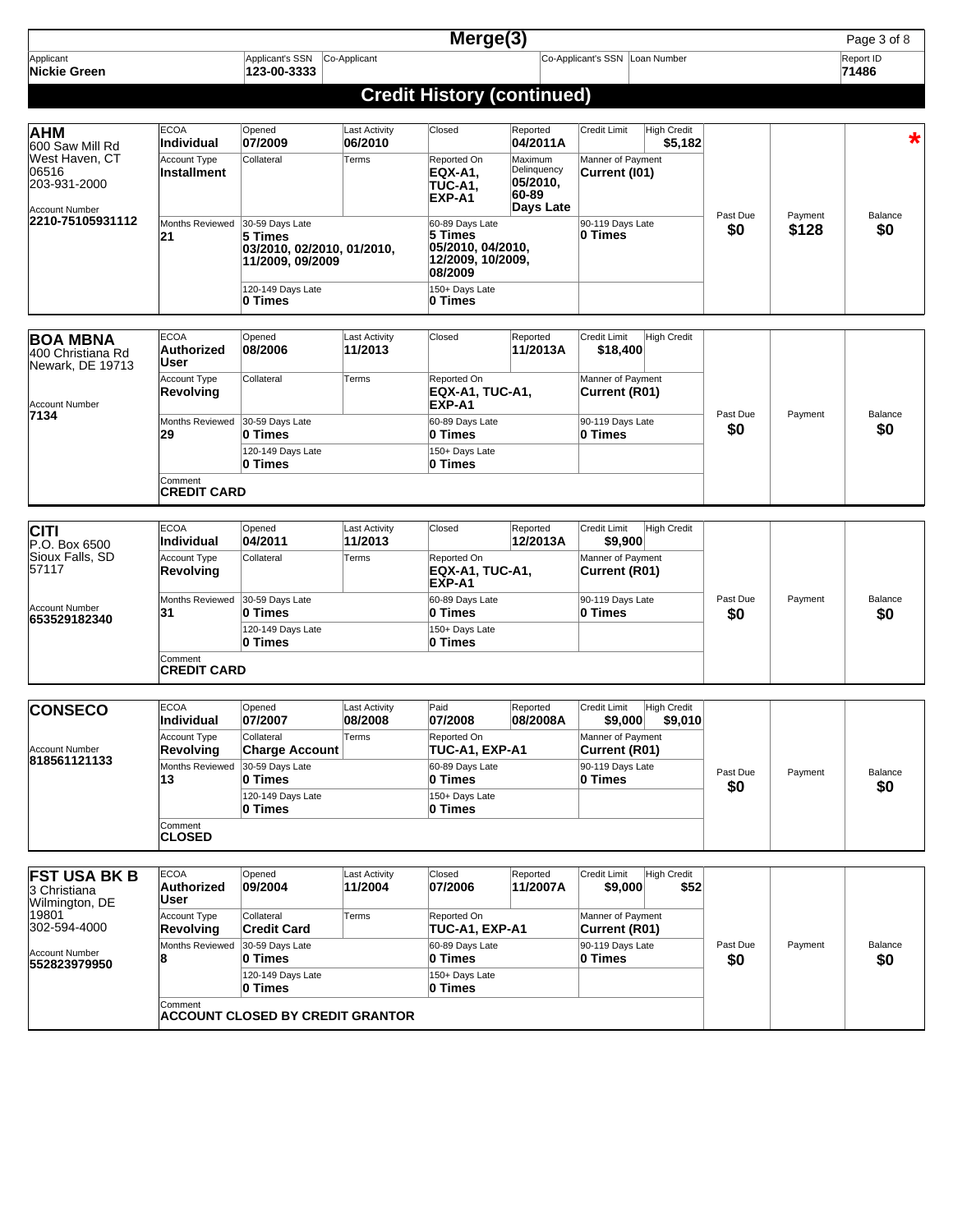|                                                                  |                                                                       |                                                  |                                 | Merge(3)                                                     |                                                          |                                                        |                 |         | Page 4 of 8        |
|------------------------------------------------------------------|-----------------------------------------------------------------------|--------------------------------------------------|---------------------------------|--------------------------------------------------------------|----------------------------------------------------------|--------------------------------------------------------|-----------------|---------|--------------------|
| Applicant<br><b>Nickie Green</b>                                 |                                                                       | Applicant's SSN<br>123-00-3333                   | Co-Applicant                    |                                                              |                                                          | Co-Applicant's SSN<br>Loan Number                      |                 |         | Report ID<br>71486 |
|                                                                  |                                                                       |                                                  |                                 | <b>Credit History (continued)</b>                            |                                                          |                                                        |                 |         |                    |
| <b>FUSA NA</b><br>3 PO Box 8650                                  | <b>ECOA</b><br>Individual                                             | Opened<br>12/2005                                | <b>Last Activity</b><br>04/2011 | Closed<br>04/2011                                            | Reported<br>08/2011A                                     | <b>High Credit</b><br><b>Credit Limit</b><br>\$3,500   |                 |         | *                  |
| Wilmington, DE<br>19899<br>800-955-9900<br><b>Account Number</b> | Account Type<br><b>Revolving</b>                                      | Collateral                                       | Terms                           | Reported On<br>EQX-A1,<br>TUC-A1,<br>EXP-A1                  | Maximum<br>Delinquency<br>07/2010,<br>30-59<br>Days Late | Manner of Payment<br>Current (R01)                     |                 |         |                    |
| 652822780931                                                     | Months Reviewed 30-59 Days Late<br>68                                 | 2 Times<br>07/2010, 06/2010<br>120-149 Days Late |                                 | 60-89 Days Late<br>0 Times<br>150+ Days Late                 |                                                          | 90-119 Days Late<br>0 Times                            | Past Due<br>\$0 | Payment | Balance<br>\$0     |
|                                                                  | Comment                                                               | 0 Times                                          |                                 | 0 Times                                                      |                                                          |                                                        |                 |         |                    |
|                                                                  |                                                                       |                                                  |                                 | PAID ACCOUNT/ZERO BALANCE / ACCOUNT CLOSED BY CREDIT GRANTOR |                                                          |                                                        |                 |         |                    |
| <b>GEMB/BANAN</b><br>P O Box 103014                              | <b>ECOA</b><br>Individual                                             | Opened<br>01/2008                                | <b>Last Activity</b>            | Closed                                                       | Reported<br>12/2013A                                     | <b>High Credit</b><br>Credit Limit<br>\$400            |                 |         |                    |
| Roswell, GA 30076                                                | <b>Account Type</b><br><b>Revolving</b>                               | Collateral                                       | Terms                           | Reported On<br><b>EQX-A1, TUC-A1,</b><br>EXP-A1              |                                                          | Manner of Payment<br>Current (R01)                     |                 |         |                    |
| <b>Account Number</b><br>712960112351                            | Months Reviewed 30-59 Days Late<br>12                                 | 0 Times<br>120-149 Days Late                     |                                 | 60-89 Days Late<br>0 Times<br>150+ Days Late                 |                                                          | 90-119 Days Late<br>0 Times                            | Past Due<br>\$0 | Payment | Balance<br>\$0     |
|                                                                  | Comment<br><b>CHARGE</b>                                              | 0 Times                                          |                                 | 0 Times                                                      |                                                          |                                                        |                 |         |                    |
| <b>GEMB/GAP</b><br>Branch C10t                                   | <b>ECOA</b><br><b>Individual</b>                                      | Opened<br>01/2008                                | <b>Last Activity</b><br>09/2009 | Closed                                                       | Reported<br>12/2013A                                     | <b>Credit Limit</b><br><b>High Credit</b><br>\$750     |                 |         |                    |
| Shawnee Mission,<br>KS 66201                                     | Account Type<br><b>Revolving</b><br>Months Reviewed                   | Collateral<br>30-59 Days Late                    | Terms                           | Reported On<br>EQX-A1, EXP-A1<br>60-89 Days Late             |                                                          | Manner of Payment<br>Current (R01)<br>90-119 Days Late |                 | Payment |                    |
| <b>Account Number</b><br>712960610132                            | 25                                                                    | 0 Times<br>120-149 Days Late<br>0 Times          |                                 | 0 Times<br>150+ Days Late<br>0 Times                         |                                                          | 0 Times                                                | Past Due<br>\$0 |         | Balance<br>\$0     |
|                                                                  | Comment<br><b>CHARGE</b>                                              |                                                  |                                 |                                                              |                                                          |                                                        |                 |         |                    |
| <b>GEMB/JCP</b><br>PO Box 27570                                  | <b>ECOA</b><br>Individual                                             | Opened<br>08/2006                                | <b>Last Activity</b><br>05/2012 | Closed                                                       | Reported<br>12/2013A                                     | Credit Limit<br><b>High Credit</b><br>\$1,000          |                 |         |                    |
| Albuquerque, NM<br>87125                                         | Account Type<br>Revolving                                             | Collateral                                       | Terms                           | Reported On<br><b>EQX-A1, TUC-A1,</b><br>EXP-A1              |                                                          | Manner of Payment<br>Current (R01)                     |                 |         |                    |
| <b>Account Number</b><br>-204749                                 | Months Reviewed 30-59 Days Late<br>88                                 | 0 Times<br>120-149 Days Late<br>0 Times          |                                 | 60-89 Days Late<br>0 Times<br>150+ Days Late<br>0 Times      |                                                          | 90-119 Days Late<br>0 Times                            | Past Due<br>\$0 | Payment | Balance<br>\$0     |
|                                                                  | Comment<br><b>CHARGE</b>                                              |                                                  |                                 |                                                              |                                                          |                                                        |                 |         |                    |
| <b>GEMB/OLD</b><br>Branch C11a                                   | <b>ECOA</b><br>Individual                                             | Opened<br>02/2008                                | <b>Last Activity</b><br>08/2013 | Closed                                                       | Reported<br>12/2013A                                     | Credit Limit<br><b>High Credit</b><br>\$1,100          |                 |         |                    |
| Shawnee Mission,<br>KS 66201                                     | Account Type<br><b>Revolving</b>                                      | Collateral                                       | Terms                           | Reported On<br>EQX-A1, TUC-A1,<br>EXP-A1                     |                                                          | Manner of Payment<br>Current (R01)                     |                 |         |                    |
| <b>Account Number</b><br>712960710155                            | Months Reviewed 30-59 Days Late<br>70                                 | 0 Times<br>120-149 Days Late                     |                                 | 60-89 Days Late<br>0 Times<br>150+ Days Late                 |                                                          | 90-119 Days Late<br>0 Times                            | Past Due<br>\$0 | Payment | Balance<br>\$0     |
|                                                                  | Comment                                                               | 0 Times                                          |                                 | 0 Times                                                      |                                                          |                                                        |                 |         |                    |
|                                                                  | <b>CHARGE</b>                                                         |                                                  |                                 |                                                              |                                                          |                                                        |                 |         |                    |
| <b>HSBC/BSTBY</b><br>1405 Foulk Road<br>Wilmington, DE           | <b>ECOA</b><br>Individual                                             | Opened<br>07/2009                                | Last Activity<br>10/2013        | Closed                                                       | Reported<br>11/2013A                                     | <b>High Credit</b><br>Credit Limit<br>\$1,600          |                 |         |                    |
| 19808<br>302-425-3500                                            | Account Type<br>Revolving                                             | Collateral                                       | Terms                           | Reported On<br>EQX-A1, TUC-A1,<br>EXP-A1                     |                                                          | Manner of Payment<br>Current (R01)<br>90-119 Days Late |                 |         |                    |
| <b>Account Number</b><br>270712-2226730350                       | Months Reviewed 30-59 Days Late<br>52<br>0 Times<br>120-149 Days Late |                                                  |                                 | 60-89 Days Late<br>0 Times<br>150+ Days Late<br>0 Times      | Past Due<br>\$0                                          | Payment                                                | Balance<br>\$0  |         |                    |
|                                                                  | Comment<br><b>CHARGE</b>                                              | 0 Times                                          |                                 |                                                              |                                                          |                                                        |                 |         |                    |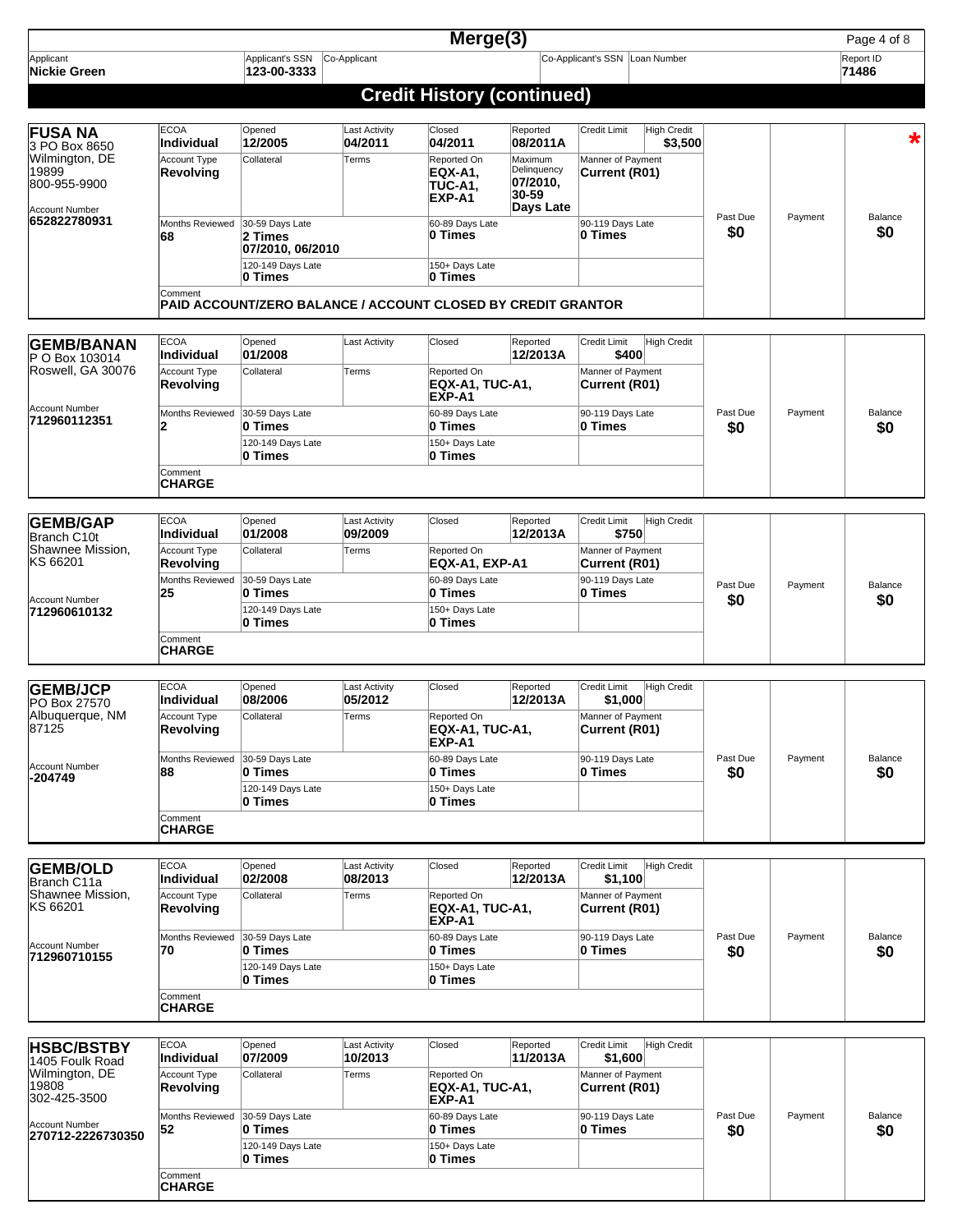|                                                                                                 |                                                                                  |                                                                                                             |                                          | Merge(3)                                                                                         |                      |                                                                                                                                      |                 |                  | Page 5 of 8        |
|-------------------------------------------------------------------------------------------------|----------------------------------------------------------------------------------|-------------------------------------------------------------------------------------------------------------|------------------------------------------|--------------------------------------------------------------------------------------------------|----------------------|--------------------------------------------------------------------------------------------------------------------------------------|-----------------|------------------|--------------------|
| Applicant<br><b>Nickie Green</b>                                                                |                                                                                  | Applicant's SSN<br>123-00-3333                                                                              | Co-Applicant                             |                                                                                                  |                      | Co-Applicant's SSN Loan Number                                                                                                       |                 |                  | Report ID<br>71486 |
|                                                                                                 |                                                                                  |                                                                                                             |                                          | <b>Credit History (continued)</b>                                                                |                      |                                                                                                                                      |                 |                  |                    |
| <b>HSBC/RS</b><br>2 P.O. Box 746<br>Wood Dale, IL 60191<br><b>Account Number</b><br>48171221142 | <b>ECOA</b><br>Participant<br>Account Type<br>Revolving<br>Months Reviewed<br>18 | Opened<br>04/2008<br>Collateral<br><b>Charge Account</b><br>30-59 Days Late<br>0 Times<br>120-149 Days Late | <b>Last Activity</b><br>09/2009<br>Terms | Paid<br>09/2009<br>Reported On<br>TUC-A1, EXP-A1<br>60-89 Days Late<br>0 Times<br>150+ Days Late | Reported<br>10/2009A | <b>Credit Limit</b><br><b>High Credit</b><br>\$6.500<br>\$2,696<br>Manner of Payment<br>Current (R01)<br>90-119 Days Late<br>0 Times | Past Due<br>\$0 | Payment          | Balance<br>\$0     |
|                                                                                                 |                                                                                  | 0 Times                                                                                                     |                                          | 0 Times                                                                                          |                      |                                                                                                                                      |                 |                  |                    |
| <b>HUDSON UNT</b><br>4716 Broadway<br>Union City, NJ 07087                                      | <b>ECOA</b><br>Joint<br>Account Type<br><b>Installment</b>                       | Opened<br>06/2009<br>Collateral                                                                             | <b>Last Activity</b><br>03/2011<br>Terms | Paid<br>03/2011<br>Reported On<br>EQX-A1, TUC-A1,<br>EXP-A1                                      | Reported<br>09/2012A | <b>Credit Limit</b><br><b>High Credit</b><br>\$9,012<br>Manner of Payment<br>Current (101)                                           |                 |                  |                    |
| <b>Account Number</b><br>71447611112                                                            | Months Reviewed<br>38                                                            | 30-59 Days Late<br>0 Times<br>120-149 Days Late<br>0 Times                                                  |                                          | 60-89 Days Late<br>0 Times<br>150+ Days Late<br>0 Times                                          |                      | 90-119 Days Late<br>0 Times                                                                                                          | Past Due<br>\$0 | Payment<br>\$226 | Balance<br>\$0     |
|                                                                                                 | Comment                                                                          | <b>PAID ACCOUNT/ZERO BALANCE / SECURED</b>                                                                  |                                          |                                                                                                  |                      |                                                                                                                                      |                 |                  |                    |
| <b>KOHL/CHASE</b><br>N56 W17000                                                                 | <b>ECOA</b><br>Individual                                                        | Opened<br>07/2007                                                                                           | <b>Last Activity</b><br>11/2009          | Closed                                                                                           | Reported<br>10/2011A | <b>Credit Limit</b><br><b>High Credit</b><br>\$1,500                                                                                 |                 |                  |                    |
| Ridgewood Dr<br>Menomonee Falls,<br>WI 53051<br>516-673-2387                                    | Account Type<br>Revolving                                                        | Collateral                                                                                                  | Terms                                    | Reported On<br>EQX-A1, TUC-A1,<br>EXP-A1                                                         |                      | Manner of Payment<br>Current (R01)                                                                                                   |                 |                  |                    |
| <b>Account Number</b><br>41329149663                                                            | Months Reviewed<br>46                                                            | 30-59 Days Late<br>0 Times<br>120-149 Days Late                                                             |                                          | 60-89 Days Late<br>0 Times<br>150+ Days Late                                                     |                      | 90-119 Days Late<br>0 Times                                                                                                          | Past Due<br>\$0 | Payment          | Balance<br>\$0     |
|                                                                                                 | Comment                                                                          | 0 Times                                                                                                     |                                          | 0 Times                                                                                          |                      |                                                                                                                                      |                 |                  |                    |
|                                                                                                 | <b>CREDIT CARD</b>                                                               |                                                                                                             |                                          |                                                                                                  |                      |                                                                                                                                      |                 |                  |                    |
| <b>MACYS</b>                                                                                    | <b>ECOA</b><br>Individual                                                        | Opened<br>03/2008                                                                                           | <b>Last Activity</b><br>02/2013          | Closed                                                                                           | Reported<br>02/2013A | <b>Credit Limit</b><br><b>High Credit</b><br>\$1,500<br>\$521                                                                        |                 |                  |                    |
| <b>Account Number</b><br>521320409                                                              | <b>Account Type</b><br>Revolving                                                 | Collateral<br>Revolving<br><b>Charge Account</b>                                                            | Terms                                    | Reported On<br>EXP-A1                                                                            |                      | Manner of Payment<br>Current (R01)                                                                                                   |                 |                  |                    |
|                                                                                                 | Months Reviewed<br>1                                                             | 30-59 Days Late<br>0 Times                                                                                  |                                          | 60-89 Days Late<br>0 Times                                                                       |                      | 90-119 Days Late<br>0 Times                                                                                                          | Past Due<br>\$0 | Payment          | Balance<br>\$0     |
|                                                                                                 | Comment                                                                          | 120-149 Days Late<br>0 Times                                                                                |                                          | 150+ Days Late<br>0 Times                                                                        |                      |                                                                                                                                      |                 |                  |                    |
|                                                                                                 | <b>Curr Acct</b>                                                                 |                                                                                                             |                                          |                                                                                                  |                      |                                                                                                                                      |                 |                  |                    |
| <b>MACYSDSNB</b><br>911 Duke Blvd                                                               | <b>ECOA</b><br>Individual                                                        | Opened<br>11/2005                                                                                           | <b>Last Activity</b><br>06/2013          | Closed                                                                                           | Reported<br>12/2013A | Credit Limit<br><b>High Credit</b><br>\$1,750                                                                                        |                 |                  |                    |
| Mason, OH 45040                                                                                 | Account Type<br>Revolving<br>Comment                                             | Collateral                                                                                                  | Terms                                    | Reported On<br>EQX-A1, EXP-A1                                                                    |                      | Manner of Payment<br>Current (R01)                                                                                                   | Past Due<br>\$0 | Payment          | Balance<br>\$0     |
| <b>Account Number</b><br>5231552697131                                                          | <b>CHARGE</b>                                                                    |                                                                                                             |                                          |                                                                                                  |                      |                                                                                                                                      |                 |                  |                    |
| <b>MACYSDSNB</b><br>911 Duke Blvd                                                               | <b>ECOA</b><br>Individual                                                        | Opened<br>03/2008                                                                                           | <b>Last Activity</b><br>09/2012          | Closed                                                                                           | Reported<br>12/2013A | Credit Limit<br><b>High Credit</b><br>\$1,500                                                                                        |                 |                  |                    |
| Mason, OH 45040                                                                                 | Account Type<br>Revolving                                                        | Collateral                                                                                                  | Terms                                    | Reported On<br>EQX-A1, TUC-A1,<br>EXP-A1                                                         |                      | Manner of Payment<br>Current (R01)                                                                                                   |                 |                  |                    |
| <b>Account Number</b><br>5213204094731                                                          | 68                                                                               | Months Reviewed 30-59 Days Late<br>0 Times                                                                  |                                          | 60-89 Days Late<br>90-119 Days Late<br>0 Times<br>0 Times                                        |                      |                                                                                                                                      | Past Due<br>\$0 | Payment          | Balance<br>\$0     |
|                                                                                                 | Comment                                                                          | 120-149 Days Late<br>0 Times                                                                                |                                          | 150+ Days Late<br>0 Times                                                                        |                      |                                                                                                                                      |                 |                  |                    |
|                                                                                                 | <b>CHARGE</b>                                                                    |                                                                                                             |                                          |                                                                                                  |                      |                                                                                                                                      |                 |                  |                    |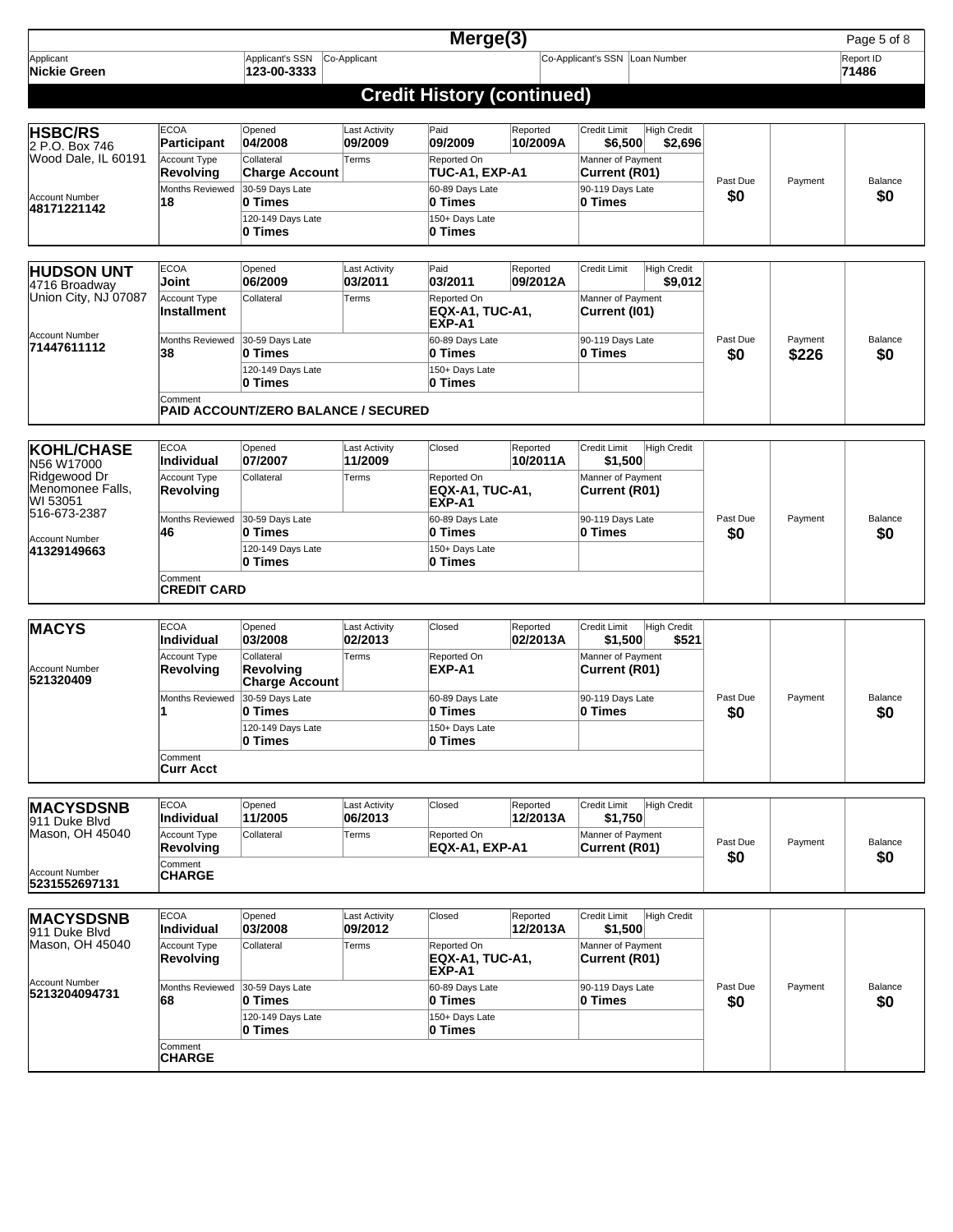|                                                        |                                                  |                                              |                                          | Merge(3)                                            |                      |                                            |                            |                 |                  | Page 6 of 8        |
|--------------------------------------------------------|--------------------------------------------------|----------------------------------------------|------------------------------------------|-----------------------------------------------------|----------------------|--------------------------------------------|----------------------------|-----------------|------------------|--------------------|
| Applicant<br><b>Nickie Green</b>                       |                                                  | Applicant's SSN<br>123-00-3333               | Co-Applicant                             |                                                     |                      | Co-Applicant's SSN Loan Number             |                            |                 |                  | Report ID<br>71486 |
|                                                        |                                                  |                                              |                                          | <b>Credit History (continued)</b>                   |                      |                                            |                            |                 |                  |                    |
|                                                        |                                                  |                                              |                                          |                                                     |                      |                                            |                            |                 |                  |                    |
| <b>MANDEES</b><br>401 Hackensack Ave<br>Hackensack, NJ | <b>ECOA</b><br>Individual<br><b>Account Type</b> | Opened<br>09/2005<br>Collateral              | <b>Last Activity</b><br>03/2008<br>Terms | Paid<br>03/2008<br>Reported On                      | Reported<br>10/2010A | Credit Limit<br>\$200<br>Manner of Payment | <b>High Credit</b><br>\$61 |                 |                  |                    |
| 07601<br>201-489-2111                                  | Revolving<br>Months Reviewed                     | <b>Charge Account</b><br>30-59 Days Late     |                                          | TUC-A1, EXP-A1<br>60-89 Days Late                   |                      | Current (R01)<br>90-119 Days Late          |                            | Past Due        | Payment          | Balance            |
| <b>Account Number</b>                                  | 43                                               | 0 Times<br>120-149 Days Late                 |                                          | 0 Times<br>150+ Days Late                           |                      | 0 Times                                    |                            | \$0             |                  | \$0                |
| 21117679                                               |                                                  | 0 Times                                      |                                          | 0 Times                                             |                      |                                            |                            |                 |                  |                    |
| <b>PEOPLE CC</b>                                       | <b>ECOA</b>                                      | Opened                                       | <b>Last Activity</b>                     | Closed                                              | Reported             | Credit Limit                               | <b>High Credit</b>         |                 |                  |                    |
|                                                        | Joint<br><b>Account Type</b>                     | 01/2005<br>Collateral                        | 06/2013<br>Terms                         | Reported On                                         | 12/2013A             | \$1,900<br>Manner of Payment               |                            |                 |                  |                    |
| <b>Account Number</b><br>6656252114350494              | Revolving<br>Months Reviewed                     | 30-59 Days Late                              |                                          | <b>EQX-A1, TUC-A1,</b><br>EXP-A1<br>60-89 Days Late |                      | Current (R01)<br>90-119 Days Late          |                            | Past Due        | Payment          | Balance            |
|                                                        | 24                                               | 0 Times                                      |                                          | 0 Times                                             |                      | 0 Times                                    |                            | \$0             |                  | \$0                |
|                                                        |                                                  | 120-149 Days Late<br>0 Times                 |                                          | 150+ Days Late<br>0 Times                           |                      |                                            |                            |                 |                  |                    |
|                                                        | Comment<br><b>CREDIT CARD</b>                    |                                              |                                          |                                                     |                      |                                            |                            |                 |                  |                    |
| <b>PEOPLES</b>                                         | <b>ECOA</b>                                      | Opened                                       | <b>Last Activity</b>                     | Closed                                              | Reported             | Credit Limit                               | <b>High Credit</b>         |                 |                  |                    |
| <b>BANK</b><br>211 State St                            | Individual<br><b>Account Type</b>                | 01/2009<br>Collateral                        | 09/2009<br>Terms                         | 09/2009<br>Reported On                              | 09/2009A             | Manner of Payment                          | \$3.000                    |                 |                  |                    |
| Bridgeport, CT 06604                                   | Installment<br>Months Reviewed                   | Unsecured<br>30-59 Days Late                 | 24 Months                                | TUC-A1, EXP-A1<br>60-89 Days Late                   |                      | Current (I01)<br>90-119 Days Late          |                            |                 |                  |                    |
| <b>Account Number</b>                                  | 9                                                | 0 Times<br>120-149 Days Late                 |                                          | 0 Times<br>150+ Days Late                           |                      | 0 Times                                    |                            | Past Due<br>\$0 | Payment<br>\$144 | Balance<br>\$0     |
| 251126750731112                                        | Comment                                          | 0 Times                                      |                                          | 0 Times                                             |                      |                                            |                            |                 |                  |                    |
|                                                        | <b>CLOSED / IAM062402</b>                        |                                              |                                          |                                                     |                      |                                            |                            |                 |                  |                    |
| <b>PEOPLES</b>                                         | <b>ECOA</b><br>Individual                        | Opened<br>12/2004                            | <b>Last Activity</b><br>09/2006          | Closed                                              | Reported<br>02/2007A | Credit Limit                               | <b>High Credit</b>         |                 |                  |                    |
| <b>BANK</b><br>211 State St                            | <b>Account Type</b>                              | Collateral                                   | Terms                                    | Reported On                                         |                      | Manner of Payment                          | \$14,300                   |                 |                  |                    |
| Bridgeport, CT 06604                                   | <b>Installment</b><br>Comment                    | <b>Secured</b>                               |                                          | TUC-A1, EXP-A1                                      |                      | Current (I01)                              |                            | Past Due<br>\$0 | Payment<br>\$188 | Balance<br>\$0     |
| <b>Account Number</b><br>251122006721112               | <b>CLOSED</b>                                    |                                              |                                          |                                                     |                      |                                            |                            |                 |                  |                    |
| <b>PSB/PL</b>                                          | ECOA                                             | Opened                                       | <b>Last Activity</b>                     | Paid                                                | Reported             | Credit Limit                               | <b>High Credit</b>         |                 |                  |                    |
| 899 Main St<br>Bridgeport, CT 06604                    | <b>Individual</b><br><b>Account Type</b>         | 02/2013<br>Collateral                        | 06/2013<br>Terms                         | 06/2013<br>Reported On                              | 06/2013A             | Manner of Payment                          | \$4,000                    |                 |                  |                    |
| 203-338-7171<br><b>Account Number</b>                  | <b>Installment</b>                               |                                              |                                          | <b>EQX-A1, TUC-A1,</b><br>EXP-A1                    |                      | Current (I01)                              |                            |                 |                  |                    |
| 251104497391112                                        | Months Reviewed<br>4                             | 30-59 Days Late<br>0 Times                   |                                          | 60-89 Days Late<br>0 Times                          |                      | 90-119 Days Late<br>0 Times                |                            | Past Due<br>\$0 | Payment<br>\$136 | Balance<br>\$0     |
|                                                        |                                                  | 120-149 Days Late<br>0 Times                 |                                          | 150+ Days Late<br>0 Times                           |                      |                                            |                            |                 |                  |                    |
|                                                        | Comment                                          | <b>PAID ACCOUNT/ZERO BALANCE / UNSECURED</b> |                                          |                                                     |                      |                                            |                            |                 |                  |                    |
| <b>RBS NB CC</b>                                       | ECOA                                             | Opened<br>01/2005                            | <b>Last Activity</b>                     | Closed                                              | Reported             | Credit Limit                               | <b>High Credit</b>         |                 |                  |                    |
| 1000 Lafayette Blvd<br>Bridgeport, CT 06604            | Joint<br>Account Type                            | Collateral                                   | 06/2013<br>Terms                         | Reported On                                         | 11/2013A             | \$1,900<br>Manner of Payment               |                            |                 |                  |                    |
| 203-551-3548<br><b>Account Number</b>                  | Revolving<br>Months Reviewed                     | 30-59 Days Late                              |                                          | EQX-A1<br>60-89 Days Late                           |                      | Current (R01)<br>90-119 Days Late          |                            | Past Due        | Payment          | Balance            |
| 549943121171                                           | 97                                               | 0 Times<br>120-149 Days Late                 |                                          | 0 Times<br>150+ Days Late                           |                      | 0 Times                                    |                            | \$0             |                  | \$0                |
|                                                        | Comment                                          | 0 Times                                      |                                          | 0 Times                                             |                      |                                            |                            |                 |                  |                    |
|                                                        | <b>CREDIT CARD</b>                               |                                              |                                          |                                                     |                      |                                            |                            |                 |                  |                    |
| <b>SCA/AEROPST</b>                                     | ECOA<br><b>Individual</b>                        | Opened<br>08/2008                            | <b>Last Activity</b><br>02/2009          | Paid<br>02/2009                                     | Reported<br>02/2009A | Credit Limit<br>\$700                      | High Credit<br>\$60        |                 |                  |                    |
| 1000 Macarthur Bv<br>Mahwah, NJ 07430                  | <b>Account Type</b><br>Revolving                 | Collateral<br><b>Charge Account</b>          | Terms                                    | Reported On<br>TUC-A1, EXP-A1                       |                      | Manner of Payment<br>Current (R01)         |                            |                 |                  |                    |
| 201-818-4000                                           | Months Reviewed<br>6                             | 30-59 Days Late<br>0 Times                   |                                          | 60-89 Days Late<br>0 Times                          |                      | 90-119 Days Late<br>0 Times                |                            | Past Due<br>\$0 | Payment          | Balance<br>\$0     |
| <b>Account Number</b><br>943112911196                  |                                                  | 120-149 Days Late<br>0 Times                 | 150+ Days Late                           |                                                     |                      |                                            |                            |                 |                  |                    |
|                                                        |                                                  |                                              | 0 Times                                  |                                                     |                      |                                            |                            |                 |                  |                    |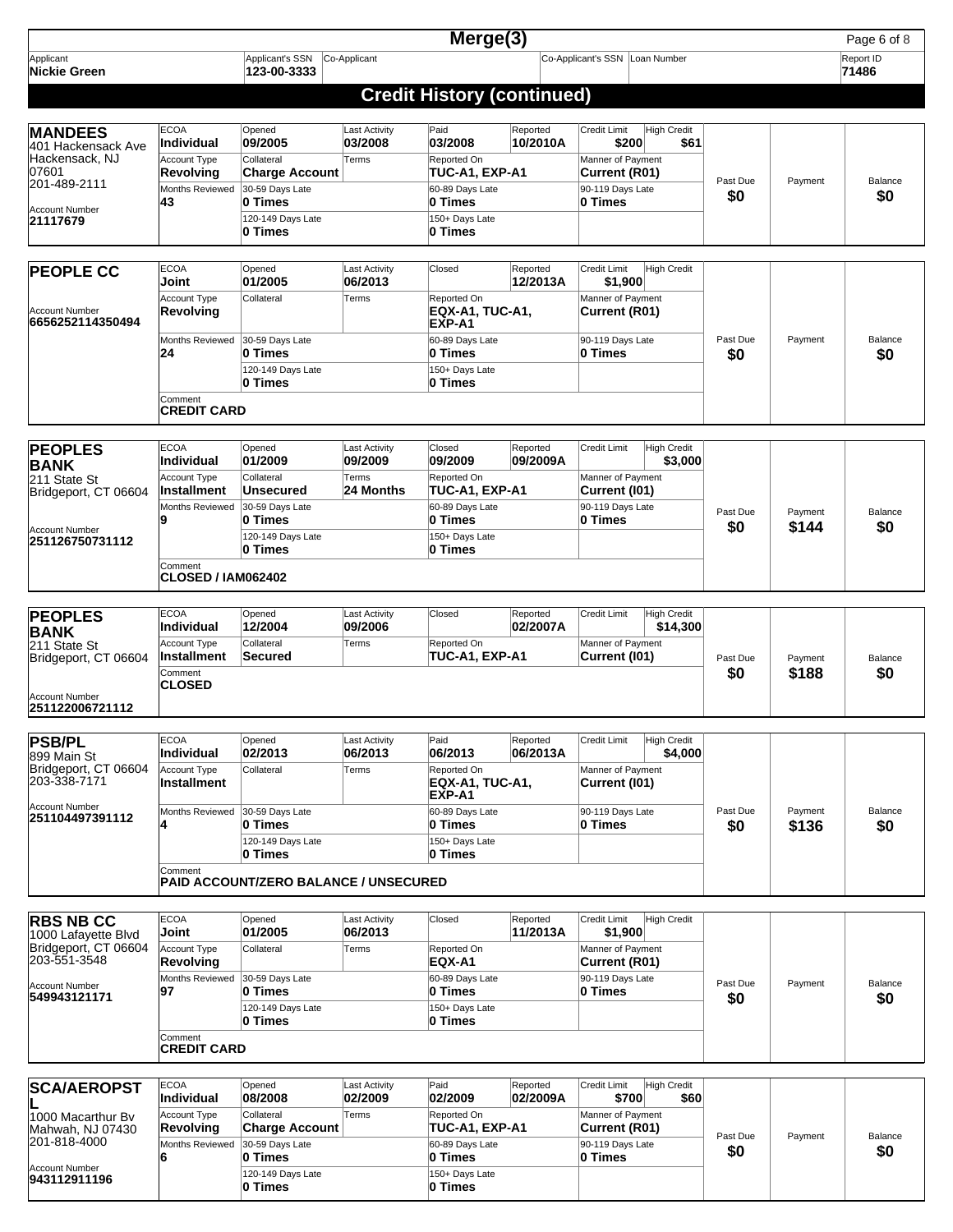|                                                                                                                                                                                                                                                                                                                                                                                                        |                                                               |                                                                               |                                          | Merge(3)                                           |                                                          |                                                           |                               |                 |                    | Page 7 of 8        |
|--------------------------------------------------------------------------------------------------------------------------------------------------------------------------------------------------------------------------------------------------------------------------------------------------------------------------------------------------------------------------------------------------------|---------------------------------------------------------------|-------------------------------------------------------------------------------|------------------------------------------|----------------------------------------------------|----------------------------------------------------------|-----------------------------------------------------------|-------------------------------|-----------------|--------------------|--------------------|
| Applicant<br><b>Nickie Green</b>                                                                                                                                                                                                                                                                                                                                                                       |                                                               | Applicant's SSN<br>123-00-3333                                                | Co-Applicant                             |                                                    |                                                          | Co-Applicant's SSN Loan Number                            |                               |                 |                    | Report ID<br>71486 |
|                                                                                                                                                                                                                                                                                                                                                                                                        |                                                               |                                                                               |                                          | <b>Credit History (continued)</b>                  |                                                          |                                                           |                               |                 |                    |                    |
| <b>WFNNB/AF</b><br>4590 East Broad St<br>Columbus, OH 43213<br>614-755-3437                                                                                                                                                                                                                                                                                                                            | <b>ECOA</b><br><b>Individual</b><br>Account Type<br>Revolving | Opened<br>01/2009<br>Collateral                                               | <b>Last Activity</b><br>11/2009<br>Terms | Closed<br>Reported On<br>EQX-A1, TUC-A1,<br>EXP-A1 | Reported<br>11/2009A                                     | <b>Credit Limit</b><br>Manner of Payment<br>Current (R01) | <b>High Credit</b><br>\$1,000 |                 |                    |                    |
| <b>Account Number</b><br>207243913083590                                                                                                                                                                                                                                                                                                                                                               | Months Reviewed<br>10                                         | 30-59 Days Late<br>0 Times                                                    |                                          | 60-89 Days Late<br>0 Times                         |                                                          | 90-119 Days Late<br>0 Times                               |                               | Past Due<br>\$0 | Payment            | Balance<br>\$0     |
|                                                                                                                                                                                                                                                                                                                                                                                                        |                                                               | 120-149 Days Late<br>0 Times                                                  |                                          | 150+ Days Late<br>0 Times                          |                                                          |                                                           |                               |                 |                    |                    |
|                                                                                                                                                                                                                                                                                                                                                                                                        | Comment<br><b>CHARGE</b>                                      |                                                                               |                                          |                                                    |                                                          |                                                           |                               |                 |                    |                    |
| <b>WFNNB/EXP</b><br>220 W Schrock Rd                                                                                                                                                                                                                                                                                                                                                                   | <b>ECOA</b><br><b>Individual</b>                              | Opened<br>01/2007                                                             | <b>Last Activity</b><br>10/2011          | Closed                                             | Reported<br>10/2011A                                     | <b>Credit Limit</b>                                       | <b>High Credit</b><br>\$680   |                 |                    | *                  |
| Westerville, OH<br>43081<br>614-523-5017<br><b>Account Number</b>                                                                                                                                                                                                                                                                                                                                      | Account Type<br>Revolving                                     | Collateral                                                                    | Terms                                    | Reported On<br><b>EQX-A1,</b><br>TUC-A1.<br>EXP-A1 | Maximum<br>Delinquency<br>07/2010,<br>30-59<br>Days Late | Manner of Payment<br>Current (R01)                        |                               |                 |                    |                    |
| 206624507894741                                                                                                                                                                                                                                                                                                                                                                                        | Months Reviewed<br>57                                         | 30-59 Days Late<br>1 Time<br>07/2010                                          |                                          | 60-89 Davs Late<br>0 Times                         |                                                          | 90-119 Days Late<br>0 Times                               |                               | Past Due<br>\$0 | Payment            | Balance<br>\$0     |
|                                                                                                                                                                                                                                                                                                                                                                                                        |                                                               | 120-149 Days Late<br>0 Times                                                  |                                          | 150+ Days Late<br>0 Times                          |                                                          |                                                           |                               |                 |                    |                    |
|                                                                                                                                                                                                                                                                                                                                                                                                        | Comment<br><b>CHARGE</b>                                      |                                                                               |                                          |                                                    |                                                          |                                                           |                               |                 |                    |                    |
| <b>WM FILENE</b><br>426 Washington St                                                                                                                                                                                                                                                                                                                                                                  | <b>ECOA</b><br><b>Individual</b>                              | Opened<br>11/2005                                                             | <b>Last Activity</b><br>05/2013          | Closed                                             | Reported<br>06/2013A                                     | <b>Credit Limit</b>                                       | <b>High Credit</b><br>\$560   |                 |                    |                    |
| Boston, MA 02101<br>617-357-2100                                                                                                                                                                                                                                                                                                                                                                       | Account Type<br>Revolving                                     | Collateral                                                                    | Terms                                    | Reported On<br><b>EQX-A1, TUC-A1,</b><br>EXP-A1    |                                                          | Manner of Payment<br>Current (R01)                        |                               |                 | Payment            |                    |
| <b>Account Number</b><br>22800                                                                                                                                                                                                                                                                                                                                                                         | Months Reviewed<br>90                                         | 30-59 Days Late<br>0 Times                                                    |                                          | 60-89 Days Late<br>0 Times                         |                                                          | 90-119 Days Late<br>0 Times                               |                               | Past Due<br>\$0 |                    | Balance<br>\$0     |
|                                                                                                                                                                                                                                                                                                                                                                                                        |                                                               | 120-149 Days Late<br>0 Times                                                  |                                          | 150+ Days Late<br>0 Times                          |                                                          |                                                           |                               |                 |                    |                    |
|                                                                                                                                                                                                                                                                                                                                                                                                        | Comment                                                       | <b>ACCOUNT TRANSFERRED OR SOLD / CHARGE</b>                                   |                                          |                                                    |                                                          |                                                           |                               |                 |                    |                    |
|                                                                                                                                                                                                                                                                                                                                                                                                        |                                                               |                                                                               |                                          | <b>Public Records</b>                              |                                                          |                                                           |                               |                 |                    |                    |
| THE REPORTING BUREAU CERTIFIES THAT: public records have been checked for judgements, foreclosures, bankruptcies, tax liens, and other legal actions involving the subject(s) were obtained directly through<br>the repositories used, or by direct searches, or a public records search firm other than the repository, or by all methods with the following results:<br>PUBLIC RECORDS LEARNED: NONE |                                                               |                                                                               |                                          |                                                    |                                                          |                                                           |                               |                 |                    |                    |
|                                                                                                                                                                                                                                                                                                                                                                                                        |                                                               |                                                                               |                                          | <b>Inquiries</b>                                   |                                                          |                                                           |                               |                 |                    |                    |
| Date<br>01/02/2014                                                                                                                                                                                                                                                                                                                                                                                     | Name<br><b>CIBMS</b>                                          | P.O. Box 26776<br>West Haven, CT 06516<br>203-931-2020                        | Z 419063                                 | Subscriber Code                                    |                                                          | Reported On<br><b>TUC-A1</b>                              |                               | <b>ECOA</b>     | <b>Individual</b>  |                    |
| 12/19/2013                                                                                                                                                                                                                                                                                                                                                                                             |                                                               | <b>CREDIT PLUS</b><br>530 Riverside Dr<br>Salisbury, MD 21801<br>301-742-9551 | 1971155                                  |                                                    |                                                          | EXP-A1                                                    |                               |                 |                    |                    |
| 12/19/2013                                                                                                                                                                                                                                                                                                                                                                                             | <b>CBD</b>                                                    | 530 Riverside Dr<br>Salisbury, MD 21801<br>410-742-9551                       | Z 49997                                  |                                                    |                                                          | TUC-A1                                                    |                               |                 | <b>Participant</b> |                    |
| 12/19/2013                                                                                                                                                                                                                                                                                                                                                                                             |                                                               | <b>CBOFDELMAR</b>                                                             |                                          | 243ZB00420                                         |                                                          | EQX-A1                                                    |                               |                 |                    |                    |
| OFAC Statement: In compliance with section 326 of the Patriot Act, your credit provider has checked the applicant(s) name(s) supplied by the borrower against<br>the Office of Foreign Asset Control (OFAC) data base maintained by the Department of the Treasury. Any messages returned by your credit provider are located<br>in this section of this credit report.                                |                                                               |                                                                               |                                          | <b>Fraud Messages</b>                              |                                                          |                                                           |                               |                 |                    |                    |
| Date                                                                                                                                                                                                                                                                                                                                                                                                   | Reported On                                                   | Comment                                                                       |                                          |                                                    |                                                          |                                                           |                               |                 |                    |                    |
| 03/25/2014                                                                                                                                                                                                                                                                                                                                                                                             | Applicant                                                     | OFAC (UltraAMPS) clear. SDN list published on 02/27/2014.                     |                                          |                                                    |                                                          |                                                           |                               |                 |                    |                    |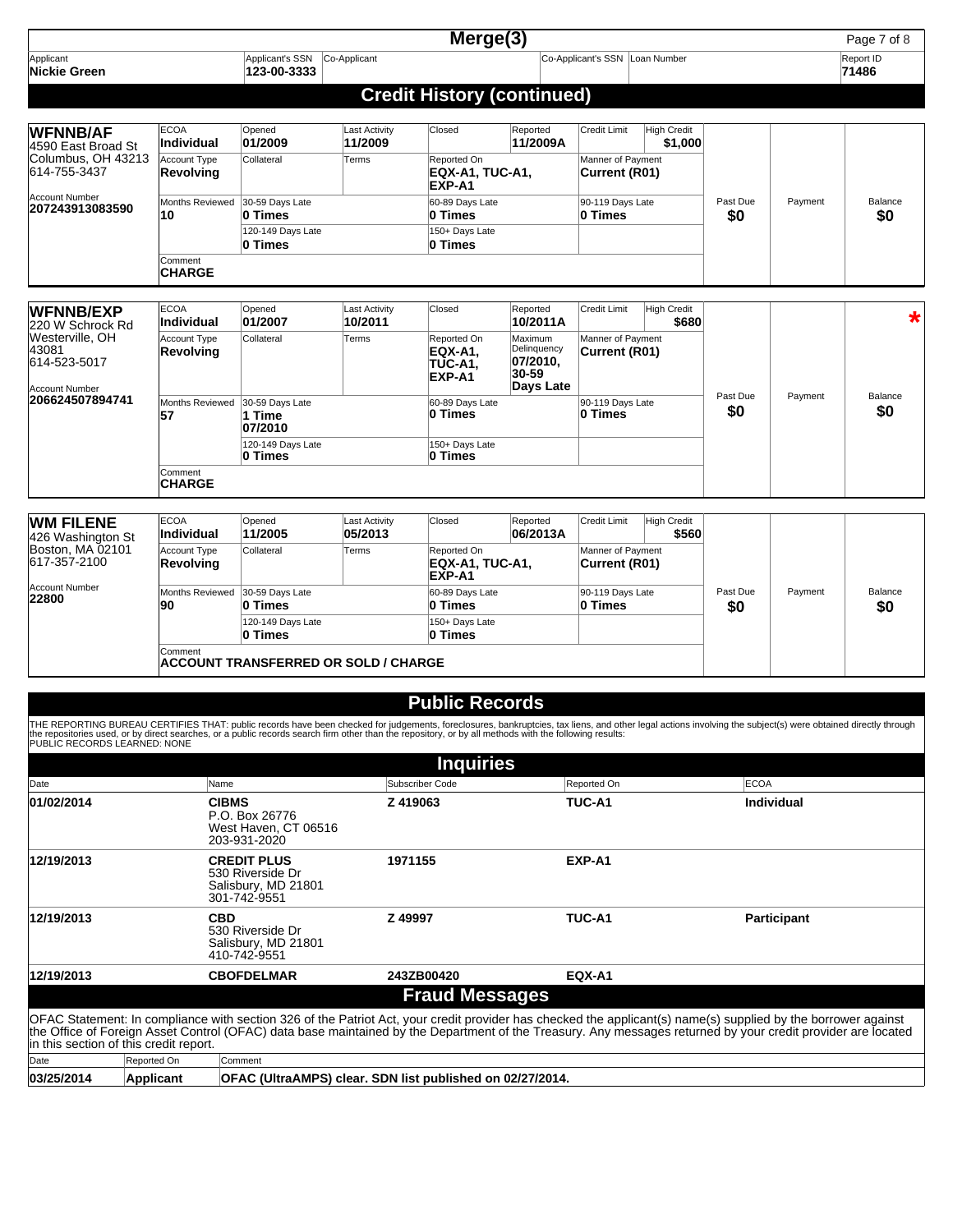|                                                                                                |                                                                                |                                                                                               |                                                                                                                                                                                                      | Merge(3)                                                                                                                                                                                                                                           |                |                                |                                                                         |                                                                                        |                                 | Page 8 of 8        |
|------------------------------------------------------------------------------------------------|--------------------------------------------------------------------------------|-----------------------------------------------------------------------------------------------|------------------------------------------------------------------------------------------------------------------------------------------------------------------------------------------------------|----------------------------------------------------------------------------------------------------------------------------------------------------------------------------------------------------------------------------------------------------|----------------|--------------------------------|-------------------------------------------------------------------------|----------------------------------------------------------------------------------------|---------------------------------|--------------------|
| Applicant<br><b>Nickie Green</b>                                                               |                                                                                | Applicant's SSN<br>123-00-3333                                                                | Co-Applicant                                                                                                                                                                                         |                                                                                                                                                                                                                                                    |                | Co-Applicant's SSN Loan Number |                                                                         |                                                                                        |                                 | Report ID<br>71486 |
|                                                                                                |                                                                                |                                                                                               |                                                                                                                                                                                                      | <b>File Summary</b>                                                                                                                                                                                                                                |                |                                |                                                                         |                                                                                        |                                 |                    |
|                                                                                                | Number of Accounts                                                             |                                                                                               |                                                                                                                                                                                                      | Past Due                                                                                                                                                                                                                                           |                |                                |                                                                         |                                                                                        | <b>Historical Late Payments</b> | 90+ Days           |
| <b>Account Type</b><br>Mortgage                                                                | 0                                                                              | Open Accounts<br>0                                                                            | <b>Accounts Currently Past Due</b><br>0                                                                                                                                                              | \$0                                                                                                                                                                                                                                                | Payment<br>\$0 | Balance<br>\$0                 | Accounts<br>0                                                           | 30 Days<br>0                                                                           | 60 Days<br>0                    | 0                  |
| Installment                                                                                    | 5                                                                              | 0                                                                                             | 0                                                                                                                                                                                                    | \$0                                                                                                                                                                                                                                                | \$0            | \$0                            | 1                                                                       | 5                                                                                      | 5                               | 0                  |
| Revolving/Credit Line                                                                          | 28                                                                             | 26                                                                                            | 0                                                                                                                                                                                                    | \$0                                                                                                                                                                                                                                                | \$449          | \$15,893                       | $\mathbf{2}$                                                            | 3                                                                                      | 0                               | 0                  |
| Totals                                                                                         | 33                                                                             | 26                                                                                            | 0                                                                                                                                                                                                    | \$0                                                                                                                                                                                                                                                | \$449          | \$15,893                       | 3                                                                       | 8                                                                                      | 5                               | 0                  |
|                                                                                                | Number of Public Records:<br>Number of Collections/Charge-offs:<br>Bankruptcy: | 0<br>0<br>No                                                                                  | <b>Repository Files Returned</b>                                                                                                                                                                     |                                                                                                                                                                                                                                                    |                |                                | Revolving/Credit Line Used:<br>Number of Authorized User Accounts:      | Available Credit:<br>Number of Inquiries:                                              | \$87,595<br>15%<br>4<br>2       |                    |
|                                                                                                |                                                                                |                                                                                               |                                                                                                                                                                                                      |                                                                                                                                                                                                                                                    |                |                                |                                                                         |                                                                                        |                                 |                    |
| File ID<br><b>TransUnion / TUC-A1</b><br>Pulled<br>01/20/2014<br>Infile Date<br>07/01/1997     | Name<br>Age / DOB<br>07/24/1978                                                | Nickie C. Green<br>Social Security Number<br>123-00-3333                                      |                                                                                                                                                                                                      | Current Address, Reported: 08/01/2009<br>100 Terrace St<br>West Haven, CT 06516<br>Former Address, Reported: 09/01/2004<br>45 Maple St<br>N Haven, CT 06511                                                                                        |                |                                | <b>Current Employer</b><br>Bridgeport, Ct                               | Centes Package Store, Reported:2005,                                                   |                                 |                    |
| File ID<br><b>Experian / EXP-A1</b><br>Pulled<br>01/20/2014                                    | Name<br>AKA<br>Age / DOB<br>1978                                               | Nickie C. Green<br><b>NICKIE GREEN, NICKIE GREEN</b><br>Social Security Number<br>123-00-3333 |                                                                                                                                                                                                      | Current Address, Reported: 09/1997<br>100 Terrac St<br>West Haven, CT 06516<br>Former Address, Reported: 04/2002<br>45 Maple Ave<br><b>N Haven, CT 06484</b><br>Second Former Address, Reported: 02/2001<br>1400 Madison Ave<br>New York, NY 02222 |                |                                | <b>Current Employer</b><br>Former Employer                              | <b>Connecticut Distributor, Reported:0304</b><br><b>Ct Distributors, Reported:1103</b> |                                 |                    |
| File ID<br>Equifax / EQX-A1<br>Pulled<br>01/20/2014<br>Infile Date<br>07/30/1997               | Name<br>Age / DOB<br>07/24/1978                                                | Nickie C. Green<br>Social Security Number<br>123-00-3333                                      |                                                                                                                                                                                                      | Current Address, Reported: 10/2004<br>100 Terrace St<br>West Haven, CT 06516<br>Former Address, Reported: 07/2009<br>45 Maple Ave<br><b>N Haven, CT 06511</b>                                                                                      |                |                                | <b>Current Employer</b><br>Conn Dist,                                   |                                                                                        |                                 |                    |
|                                                                                                |                                                                                |                                                                                               |                                                                                                                                                                                                      | <b>Credit Repositories</b>                                                                                                                                                                                                                         |                |                                |                                                                         |                                                                                        |                                 |                    |
| <b>TransUnion</b><br>P. O. Box 1000<br>Chester, PA 19022<br>800-888-4213<br>www.transunion.com |                                                                                |                                                                                               | Experian<br>P. O. Box 2002<br><b>Allen, TX 75013</b><br>888-397-3742<br>www.experian.com                                                                                                             |                                                                                                                                                                                                                                                    |                |                                | <b>Equifax</b><br>P. O. Box 740241<br>Atlanta, GA 30374<br>800-685-1111 | www.equifax.com/fcra                                                                   |                                 |                    |
| by the repositories listed on the report and may also contain duplicate information.           |                                                                                |                                                                                               | Credit Bureau certifies that this Merged Mortgage Credit Report (MMCR) meets the guidelines as set forth by the Consumer Data Industry Association (CDIA). This report contains information supplied |                                                                                                                                                                                                                                                    |                |                                |                                                                         |                                                                                        |                                 |                    |
| 2003 (FACT Act).                                                                               |                                                                                |                                                                                               | This completed Credit Report includes all applicable Legislative Cost Recovery Fees from the respective credit repositories associated with the federal Fair and Accurate Credit Transactions Act of |                                                                                                                                                                                                                                                    |                |                                |                                                                         |                                                                                        |                                 |                    |

**End of Report**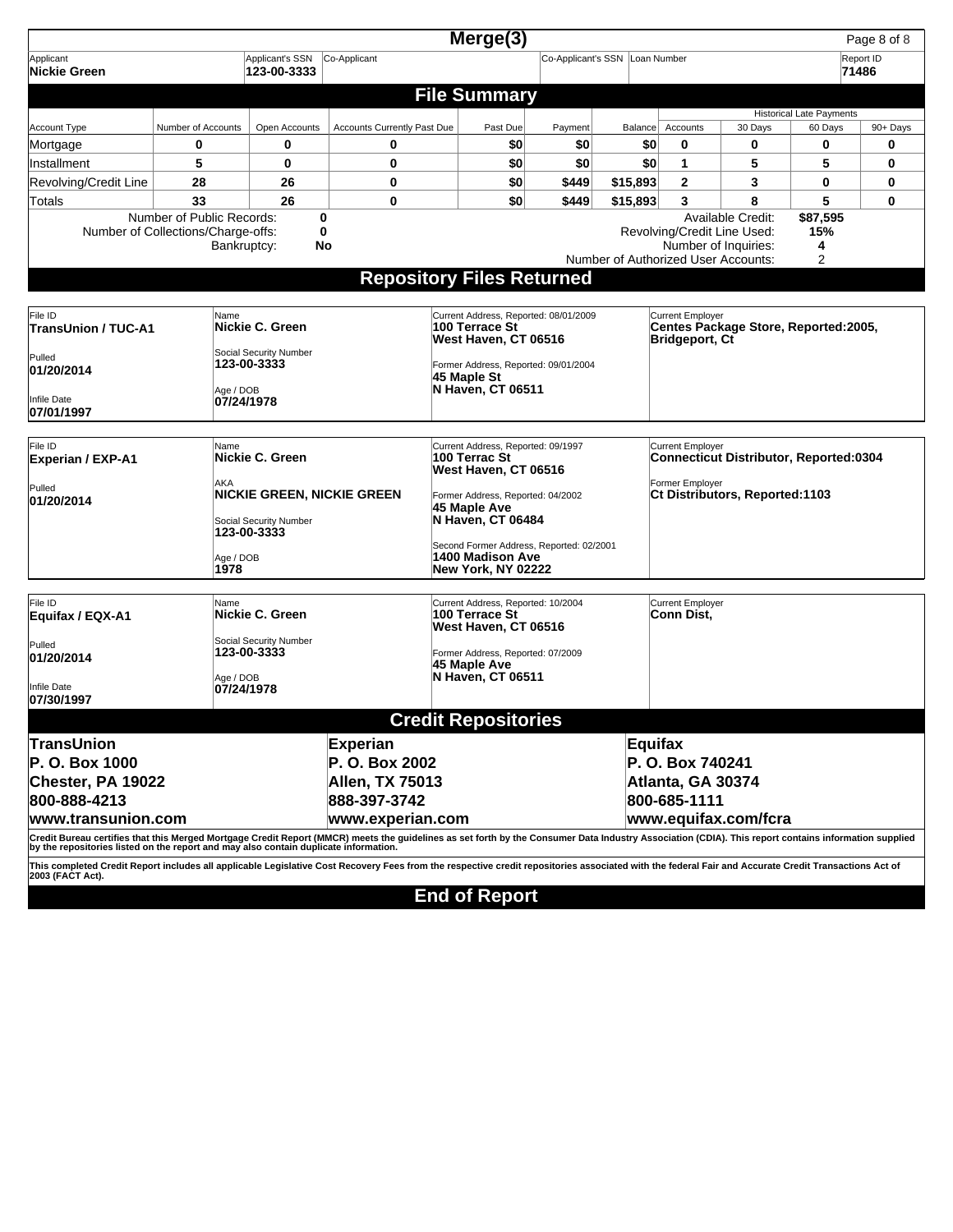| <b>AVANTUS LLC SAMPLE CUSTOMER</b> |
|------------------------------------|
| 600 Saw Mill Rd                    |
| West Haven, CT 06516               |

#### **Credit Score Disclosure**

Report ID Date **71486 03/25/2014** Repositories Requested **TransUnion, Experian, Equifax**

#### **"NOTICE TO THE HOME LOAN APPLICANT"**

"In connection with your application for a home loan, the lender must disclose to you the score that a consumer reporting agency distributed to users and the lender used in connection with your home loan, and the key factors affecting your credit scores.

The credit score is a computer generated summary calculated at the time of the request and based on information that a consumer reporting agency or lender has on file. The scores are based on data about your credit history and payment patterns. Credit scores are important because they are used to assist the lender in determining whether you will obtain a loan. They may also be used to determine what interest rate you may be offered on the mortgage. Credit scores can change over time, depending on your conduct, how your credit history and payment patterns change, and how credit scoring technologies change.

Because the score is based on information in your credit history, it is very important that you review the credit-related information that is being furnished to make sure it is accurate. Credit records may vary from one company to another.

If you have questions about your credit score or the credit information that is furnished to you, contact the consumer reporting agency at the address and telephone number provided with this notice, or contact the lender, if the lender developed or generated the credit score. The consumer reporting agency plays no part in the decision to take any action on the loan application and is unable to provide you with specific reasons for the decision on a loan application.

If you have any questions concerning the terms of the loan, contact the lender."

Applicant

**West Haven, CT 06516**

**For information on FICO scores, please contact the developer, Fair Isaac Corporation, at www.myfico.com or 1-800-777-2066.**

**TransUnion P. O. Box 1000 Chester, PA 19022 800-888-4213 www.transunion.com Experian P. O. Box 2002 Allen, TX 75013 888-397-3742 www.experian.com Equifax P. O. Box 740241 Atlanta, GA 30374 800-685-1111 www.equifax.com/fcra Credit Score Information** Score Mame Repository Model Developed By Range Calculated Reported On Reported On **Nickie C. Green Experian Fair Isaac (v2) Fair Isaac 300-850 01/20/2014 EXP-A1**  $732$   $\begin{array}{|l|}$   $\begin{array}{|l|}$  Factors (18, 10, 08, 05)<br>  $\bullet$  Number of accounts delinquent. • Proportion of balance to high credit on bank revolving or all revolving accounts. • Number of recent inquiries. • Number of accounts with balances. Score Mame Repository Model Developed By Range Calculated Reported On Reported On **Nickie C. Green Equifax Beacon 5.0 Fair Isaac 300-850 01/20/2014 EQX-A1**  $734$  Factors (30, 18, 23, 5)<br> $\bullet$  Time since most recent account opening is too short • Number of accounts with delinquency • Number of bank or national revolving accounts with balances • Too many accounts with balances • Score value was adversely affected by credit inquiries present in the credit file. Score Mame Repository Model Developed By Range Calculated Reported On Reported On **Nickie C. Green TransUnion FICO Risk Score, Classic (04) Fair Isaac 250-900 01/20/2014 TUC-A1**  $\textbf{730}$   $\begin{array}{|l|} \hline \text{Factors (018, 030, 012, 010)} \\\hline \textbf{• Number of accounts with delinquency} \\\hline \end{array}$ • Time since most recent account opening is too short • Length of time revolving accounts have been established • Proportion of balances to credit limits is too high on bank revolving or other revolving accounts • Score value was adversely affected by credit inquiries present in the credit file. I have received a copy of this disclosure.  $\frac{1}{N_1 + N_2}$  or  $\frac{1}{N_1 + N_1}$  or  $\frac{1}{N_1 + N_2}$  . That Nickie Green Date et al. (2008) and the set of the set of the set of the set of the set of the set of the set o

**Questions regarding your credit report should be directed to TRANSUNION, EXPERIAN or EQUIFAX. You will find their contact information below:**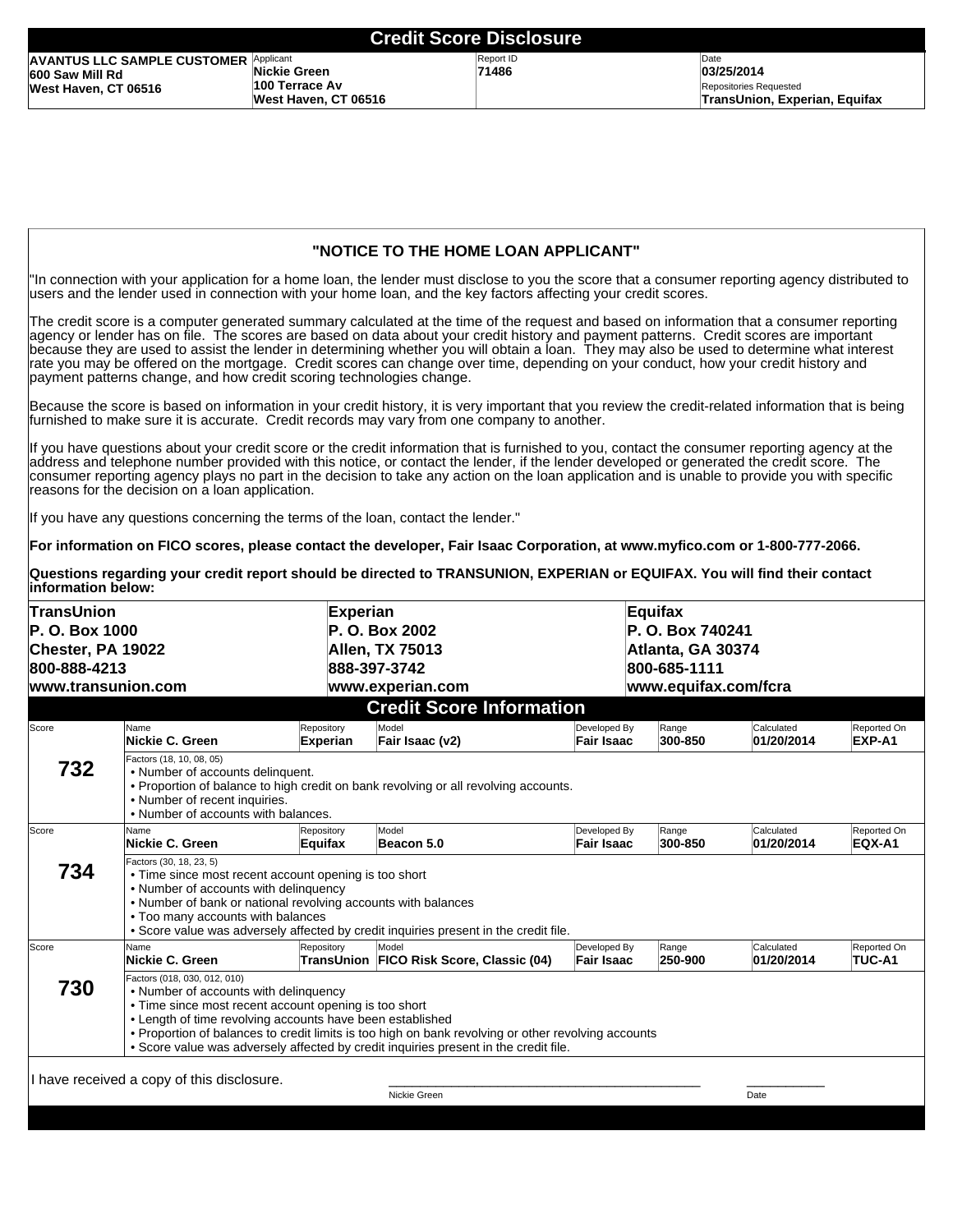Applicant **Nickie Green 100 Terrace Av West Haven, CT 06516** Report ID<br>71486

#### **AVANTUS LLC SAMPLE CUSTOMER Your Credit Score and the Price You Pay for Credit**

| Your Credit Score                                                 |                                                                                                                                                                                                                |
|-------------------------------------------------------------------|----------------------------------------------------------------------------------------------------------------------------------------------------------------------------------------------------------------|
| Your credit score                                                 | 732                                                                                                                                                                                                            |
|                                                                   | Source: Experian<br>Date: 01-20-2014                                                                                                                                                                           |
| <b>Understanding Your Credit Score</b>                            |                                                                                                                                                                                                                |
| What you should                                                   | Your credit score is a number that reflects the information in your credit report.                                                                                                                             |
| know about<br>credit scores                                       | Your credit report is a record of your credit history. It includes information about whether<br>you pay your bills on time and how much you owe to creditors.                                                  |
|                                                                   | Your credit score can change, depending on how your credit history changes.                                                                                                                                    |
| How we use your<br>credit score                                   | Your credit score can affect whether you can get a loan and how much you will have to pay<br>for that loan.                                                                                                    |
| The range of                                                      | Scores range from a low of 300 to a high of 850.                                                                                                                                                               |
| <b>scores</b>                                                     | Generally, the higher your score, the more likely you are to be offered better credit terms.                                                                                                                   |
| How your score<br>compares to the<br>scores of other<br>consumers | Your credit score ranks higher than 53 percent of U.S. consumers.                                                                                                                                              |
| Key factors that<br>adversely affected<br>your credit score       | Number of accounts delinguent.<br>Proportion of balance to high credit on bank revolving or all revolving accounts.<br>Number of recent inquiries.<br>Number of accounts with balances.                        |
| <b>Checking Your Credit Report</b>                                |                                                                                                                                                                                                                |
| What if there are<br>mistakes in your<br>credit report?           | You have a right to dispute any inaccurate information in your credit report. If you<br>find mistakes on your credit report, contact the consumer reporting agency.                                            |
|                                                                   | It is a good idea to check your credit report to make sure the information it contains is<br>accurate.                                                                                                         |
| How can you obtain a<br>copy of your credit                       | Under federal law, you have the right to obtain a free copy of your credit report from<br>each of the nationwide consumer reporting agencies once a year.                                                      |
| report?                                                           | To order your free annual credit report -                                                                                                                                                                      |
|                                                                   | By telephone:<br>Call toll-free: 1-877-322-8228                                                                                                                                                                |
|                                                                   | On the web:<br>Visit www.annualcreditreport.com                                                                                                                                                                |
|                                                                   | By mail:<br>Mail your completed Annual Credit Report Request Form (which<br>you can obtain from the Federal Trade Commission's web site at<br>http://www.ftc.gov/bcp/conline/include/requestformfinal.pdf) to: |
|                                                                   | Annual Credit Report Request Service<br>P.O. Box 105281<br>Atlanta, GA 30348-5281                                                                                                                              |
| How can you get<br>more information?                              | For more information about credit reports and your rights under Federal law, visit the<br>Consumer Financial Protection Bureau's Web site at www.consumerfinance.gov/learnmore                                 |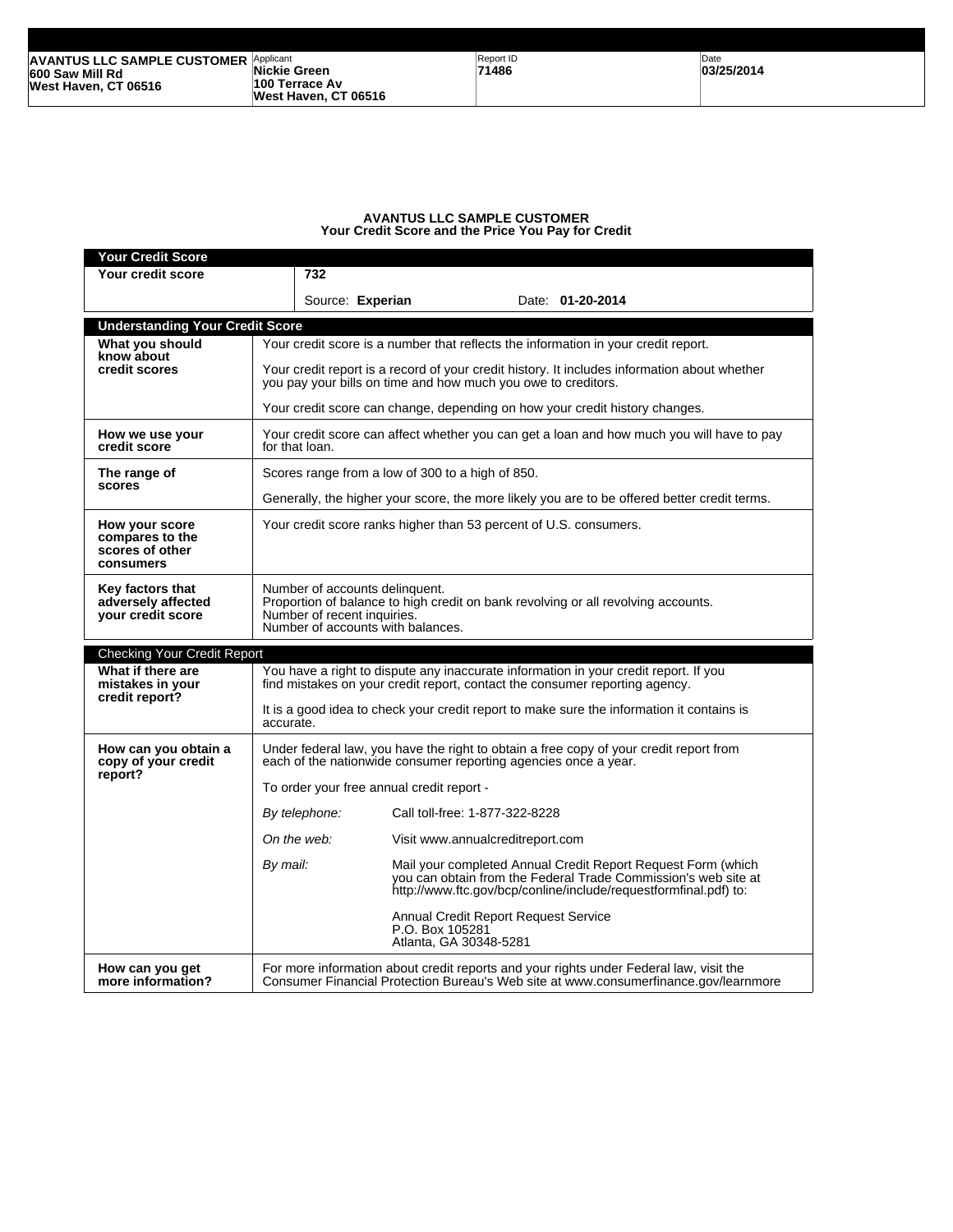#### **AVANTUS 600 SAW MILL RD., WEST HAVEN, CT 06516 Tel.: 203-931-2050**

GREEN, NICKIE March 25, 2014 WEST HAVEN, CT 06516

Report ID: 71486

#### Dear Consumer:

We have prepared a Mortgage Report at the request of your mortgage lender/broker listed below. This report contains information obtained from one or more of the three major credit bureaus.

To proceed with the mortgage process, you must provide your mortgage lender/broker with a brief written explanation concerning any current or prior late payments, collections, public record items, inquiries and possible previous address(es).

If the item in question is an inquiry, this indicates a credit grantor has recently obtained a copy of your credit report. Please explain the purpose of the inquiry. For example, if you have opened a new account, if you attempted to open an account but credit was denied, or if the inquiry was for employment purposes, please explain.

Space for your explanation is provided below each item. If additional space is needed, please use the reverse side of this letter.

**PLEASE SIGN, MAIL OR DELIVER THIS FORM TO YOUR LENDER/BROKER PROMPTLY:**

**Lender/broker: AVANTUS LLC SAMPLE CUSTOMER 600 SAW MILL RD WEST HAVEN, CT 06516**

### CREDIT ACCOUNT:

| Credit Account: FUSA NA<br>Account Number: 652822780931                                                                                                             | Type: Revolving<br>Owner: Borrower                                                                                                     |  |  |
|---------------------------------------------------------------------------------------------------------------------------------------------------------------------|----------------------------------------------------------------------------------------------------------------------------------------|--|--|
| $ Balance:$ $$0(as of 08-2011)$<br>Account Opened: 12-2005<br>Current Status: CURRENT<br>IComment:<br>PAID ACCOUNT/ZERO BALANCE<br>ACCOUNT CLOSED BY CREDIT GRANTOR | 68<br>Months reviewed:<br>Times 30 days late:<br>-2<br>Times 60 days late: 0<br>Times 90+ days late: 0<br>Max Delinguent date: 07-2010 |  |  |
| Account was 30-59 days late on: 07-2010, 06-2010                                                                                                                    |                                                                                                                                        |  |  |
| Explanation:                                                                                                                                                        |                                                                                                                                        |  |  |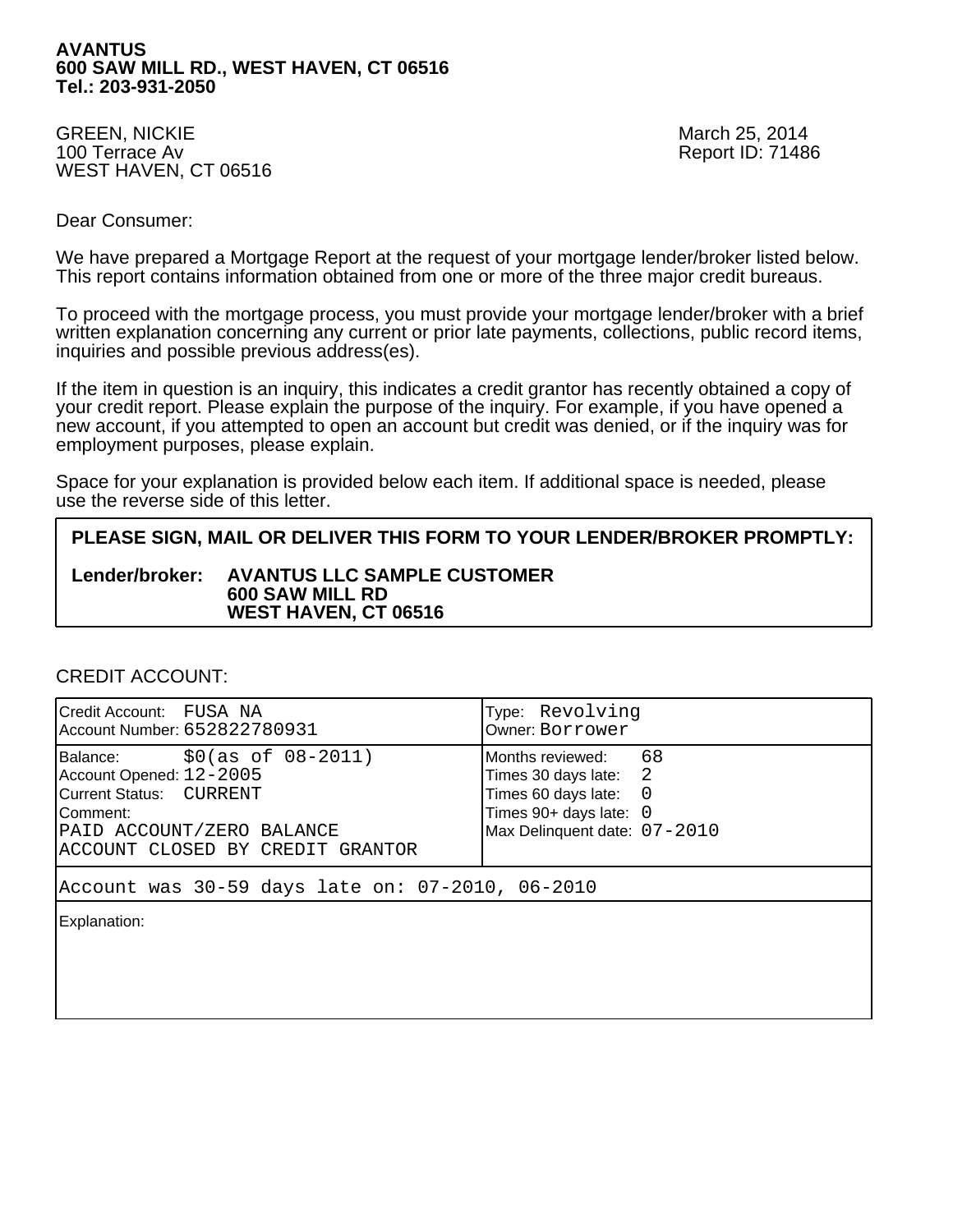#### **AVANTUS 600 SAW MILL RD., WEST HAVEN, CT 06516 Tel.: 203-931-2050**

#### GREEN, NICKIE NATURAL EN ETA ERREGIA ETA ERREGIA DE MARCH 25, 2014 100 Terrace Av **Report ID: 71486** WEST HAVEN, CT 06516

| Credit Account: WFNNB/EXP<br>Account Number: 206624507894741                                                 | Type: Revolving<br>Owner: Borrower                                                                                               |  |  |  |
|--------------------------------------------------------------------------------------------------------------|----------------------------------------------------------------------------------------------------------------------------------|--|--|--|
| $ $ Balance: $\frac{10}{2011}$<br>Account Opened: 01-2007<br>Current Status: CURRENT<br>IComment:<br>ICHARGE | 57<br>Months reviewed:<br>Times 30 days late:<br>Times 60 days late: 0<br>Times 90+ days late: 0<br>Max Delinquent date: 07-2010 |  |  |  |
| Account was 30-59 days late on: 07-2010                                                                      |                                                                                                                                  |  |  |  |
| Explanation:                                                                                                 |                                                                                                                                  |  |  |  |

| Credit Account: AHM<br>Account Number: 2210-75105931112                                                    | Type: Installment<br>Owner: Borrower                                                                                                 |
|------------------------------------------------------------------------------------------------------------|--------------------------------------------------------------------------------------------------------------------------------------|
| $ Balance:$ $$0 (as of 04-2011)$<br>Account Opened: 07-2009<br><b>Current Status: CURRENT</b><br>IComment: | IMonths reviewed: 21<br>Times 30 days late: 4<br>Times 60 days late: 3<br>Times $90+$ days late: $0$<br>Max Delinquent date: 05-2010 |
| Account was 30-59 days late on: 03-2010, 02-2010, 01-2010, 11-2009,<br>109-2009                            |                                                                                                                                      |
| Account was 60-89 days late on: 05-2010, 04-2010, 12-2009, 10-2009,<br>$108 - 2009$                        |                                                                                                                                      |
| Explanation:                                                                                               |                                                                                                                                      |

### INQUIRIES:

| Subscriber        | Date             | Explanation |
|-------------------|------------------|-------------|
| CREDIT PLUS       | $12 - 19 - 2013$ |             |
| <b>CIBMS</b>      | 01-02-2014       |             |
| CBD               | $12 - 19 - 2013$ |             |
| <b>CBOFDELMAR</b> | $12 - 19 - 2013$ |             |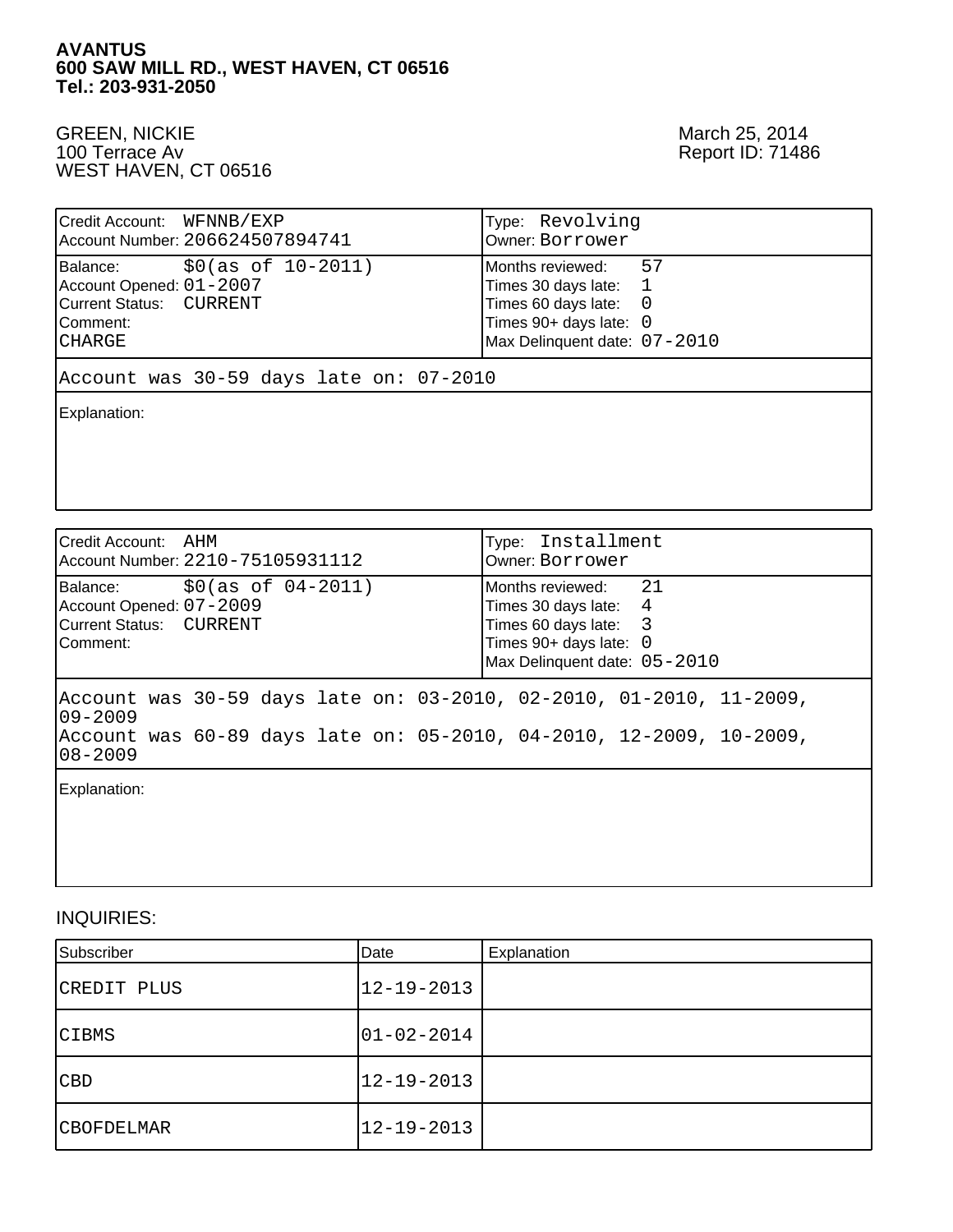#### **AVANTUS 600 SAW MILL RD., WEST HAVEN, CT 06516 Tel.: 203-931-2050**

GREEN, NICKIE NATURAL EN ETA ERREGIA ETA ERREGIA DE MARCH 25, 2014 100 Terrace Av **Report ID: 71486** WEST HAVEN, CT 06516

\*\*\*\*\*\* Return this letter to your lender/broker \*\*\*\*\*\*

Please sign and date below:

Applicant Date

Co-Applicant Date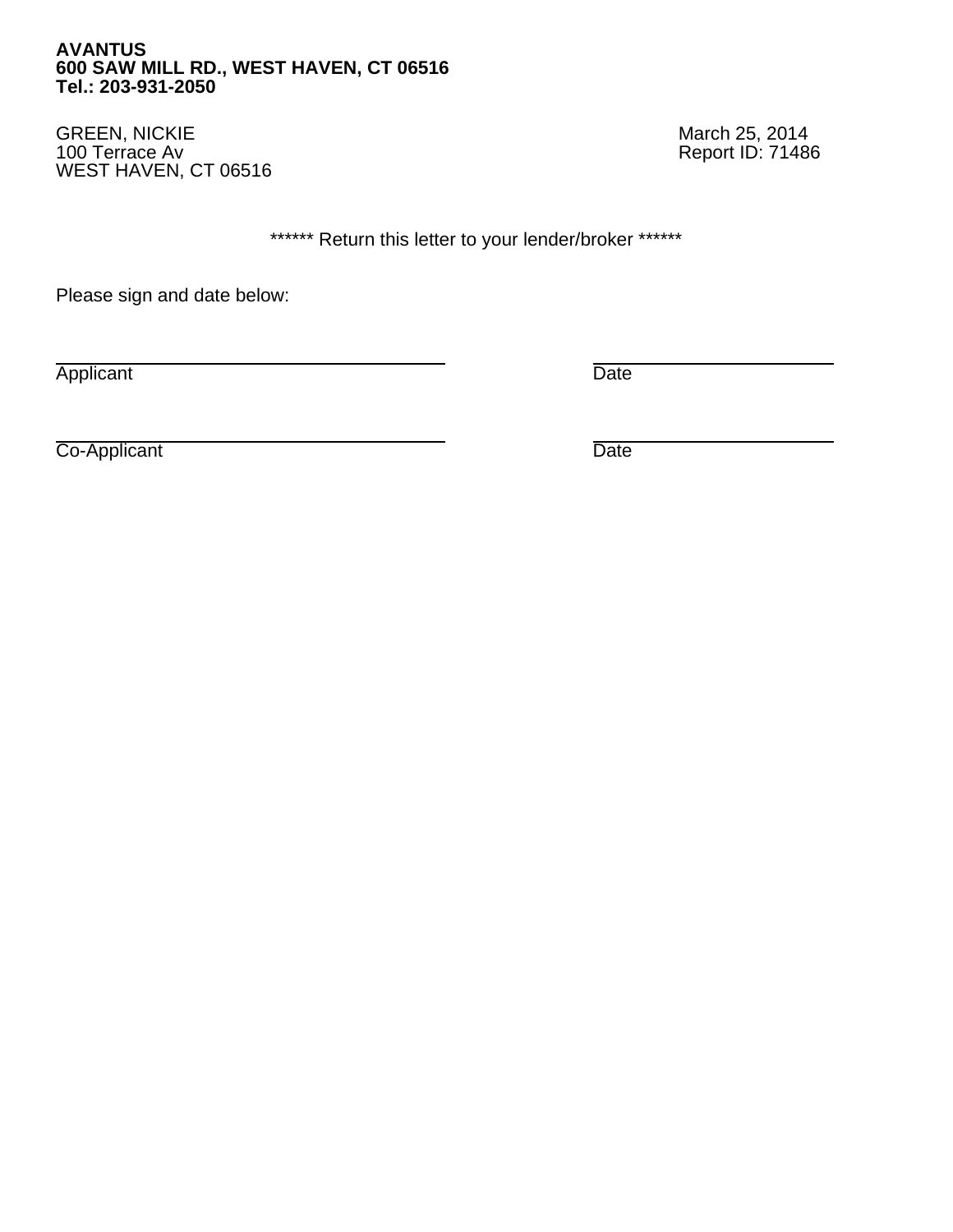## **Authorization for the Social Security Administration (SSA) To Release Social Security Number (SSN) Verification**

| <b>Printed Name:</b> | Date of Birth: | Social Security Number: |  |
|----------------------|----------------|-------------------------|--|
| Nickie Green         |                | 123-00-3333             |  |
|                      |                |                         |  |

I want this information released because I am conducting the following business transaction:

|  | Reason(s) for using CBSV: (Please select all that apply) |
|--|----------------------------------------------------------|
|--|----------------------------------------------------------|

- $\Box$  Mortgage Service  $\Box$  Banking Service
- $\Box$  Background Check  $\Box$  License Requirement
- $\Box$  Credit Check  $\Box$  Other

with the following company ("the Company"):

Company Name:AVANTUS LLC SAMPLE CUSTOMER

Company Address: 600 Saw Mill Rd, West Haven, CT 06516

I authorize the Social Security Administration to verity my name and SSN to the Company and/or the Company's Agent, if applicable, for the purpose I identified.

The name and address of the Company's Agent is:

NCS / SSA CONFIRM 2 Buffalo Avenue, Egg Harbor, NJ 08215

I am the individual to whom the Social Security number was issued or the parent or legal guardian of a minor, or the legal guardian of a legally incompetent adult. I declare and affirm under the penalty of perjury that the information contained herein is true and correct. I acknowledge that if I make any representation that I know is false to obtain information from Social Security records, I could be found guilty of a misdemeanor and fined up to \$5,000.

**This consent is valid only for 90 days from the date signed, unless indicated otherwise by the individual named above. If you wish to change this timeframe, fill in the following:**

| This consent is valid for                                | days from the date signed.                                       | (Please initial.) |  |  |  |
|----------------------------------------------------------|------------------------------------------------------------------|-------------------|--|--|--|
| Signature                                                | Date Signed                                                      |                   |  |  |  |
|                                                          | Relationship (if not the individual to whom the SSN was issued): |                   |  |  |  |
| Contact information of individual signing authorization: |                                                                  |                   |  |  |  |
| <b>Address</b>                                           |                                                                  |                   |  |  |  |
| City/State/Zip                                           |                                                                  |                   |  |  |  |
| <b>Phone Number</b>                                      |                                                                  |                   |  |  |  |
| Form SSA-89 (06-2013)                                    |                                                                  |                   |  |  |  |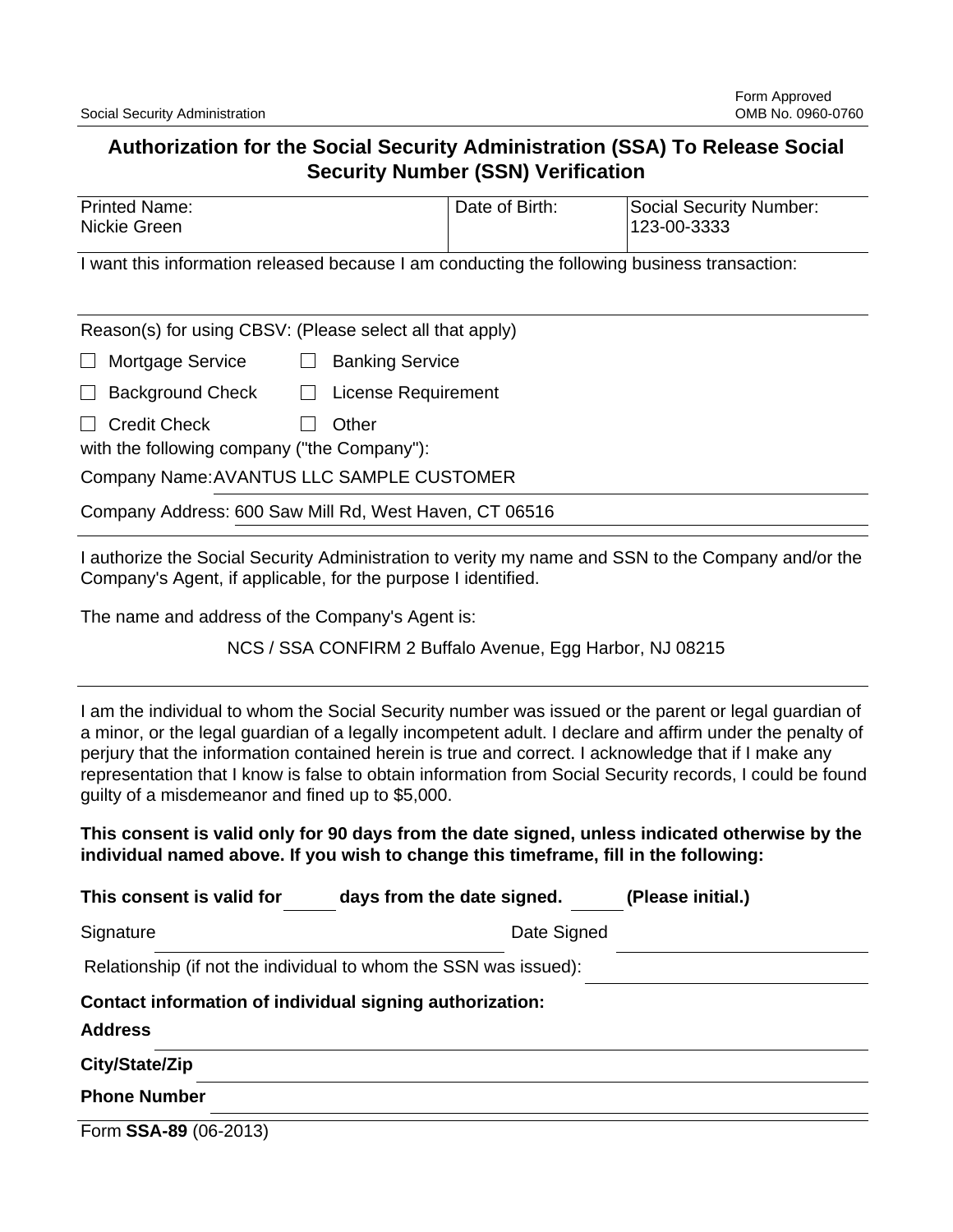#### **Privacy Act Statement**

SSA is authorized to collect the information on this form under Sections 205 and 1106 of the Social Security Act and the Privacy Act of 1974 (5 U.S.C. § 552a). We need this information to provide the verification of your name and SSN to the Company and/or the Company's Agent named on this form. Giving us this information is voluntary. However, we cannot honor your request to release this information without your consent. SSA may also use the information we collect on this form for such purposes authorized by law, including to ensure the Company and/or Company's Agent's appropriate use of the SSN verification service.

**Paperwork Reduction Act Statement** - This information collection meets the requirements of 44 U. S.C. § 3507, as amended by section 2 of the Paperwork Reduction Act of 1995. You do not need to answer these questions unless we display a valid Office of Management and Budget control number. We estimate that it will take about 3 minutes to complete the form. You may send comments on our time estimate above to: SSA, 6401 Security Blvd., Baltimore, MD 21235-6401. **Send to this address only comments relating to our time estimate, not the completed form.**

TEAR OFF

### **NOTICE TO NUMBER HOLDER**

The Company and/or its Agent have entered into an agreement with SSA that, among other things, includes restrictions on the further use and disclosure of SSA's verification of your SSN. To view a copy of the entire model agreement, visit <http://www.ssa.gov/cbsv/docs/SampleUserAgreement.pdf>